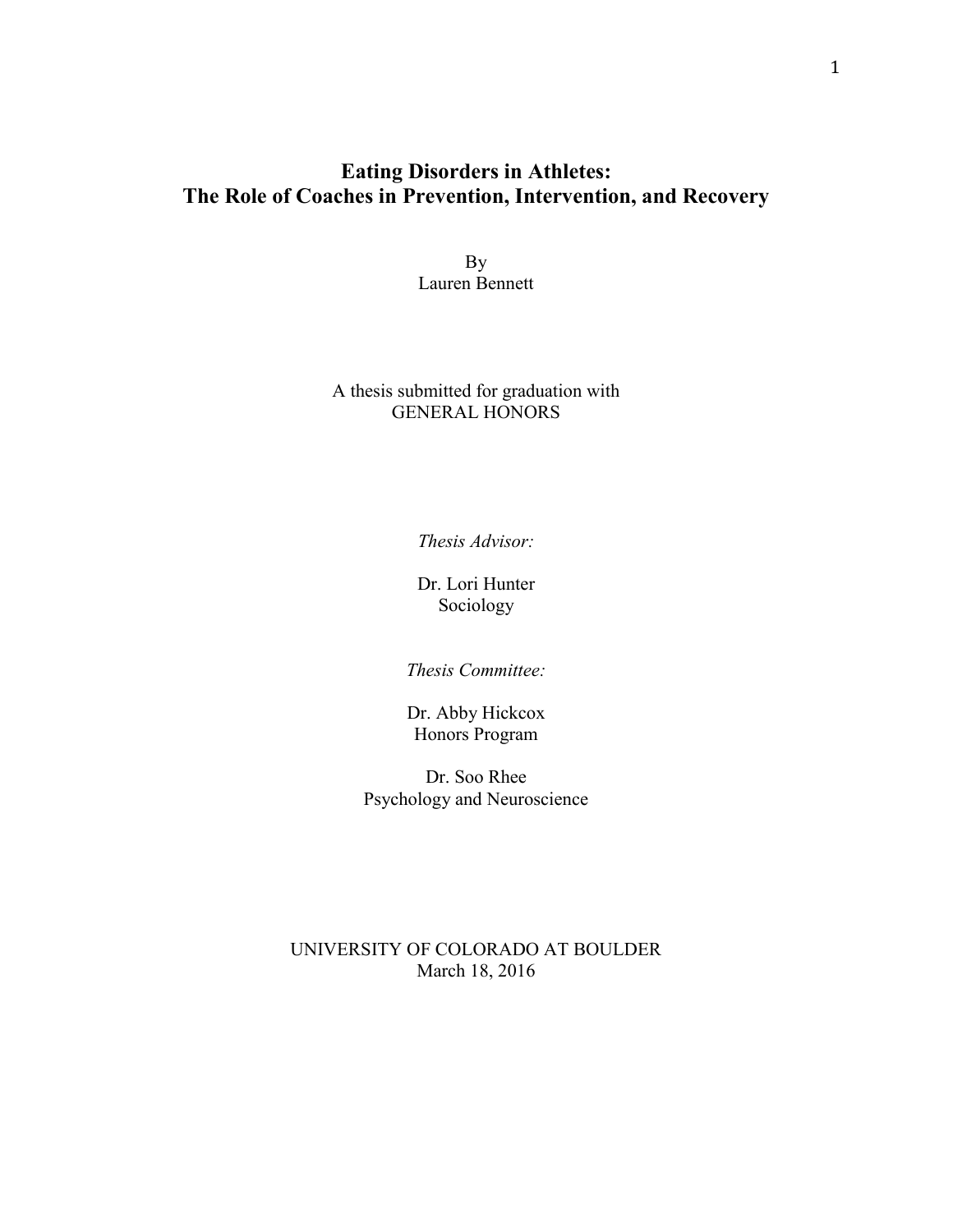#### Abstract

Athletes are particularly vulnerable to the development of eating disorders, a dangerous category of mental illness. The primary focus of this paper is to explore the prevalence and causes of eating disorders among athletes through a thorough review of scholarly literature. Additionally, this paper includes analyses of data gathered from surveys sent to Division 1 (D1) coaches at the University of Colorado Boulder. The survey assessed coaches' knowledge of eating disorders as a problem in athletics, their ability to identify eating disorder behaviors and warning signs, and their efforts to actively prevent these disorders. Results of the analysis will inform discussion of preventive treatment approaches that coaches, parents, and fellow athletes can implement.

*Keywords:* mental health, eating disorders, mental illness, athletes, coaches, survey data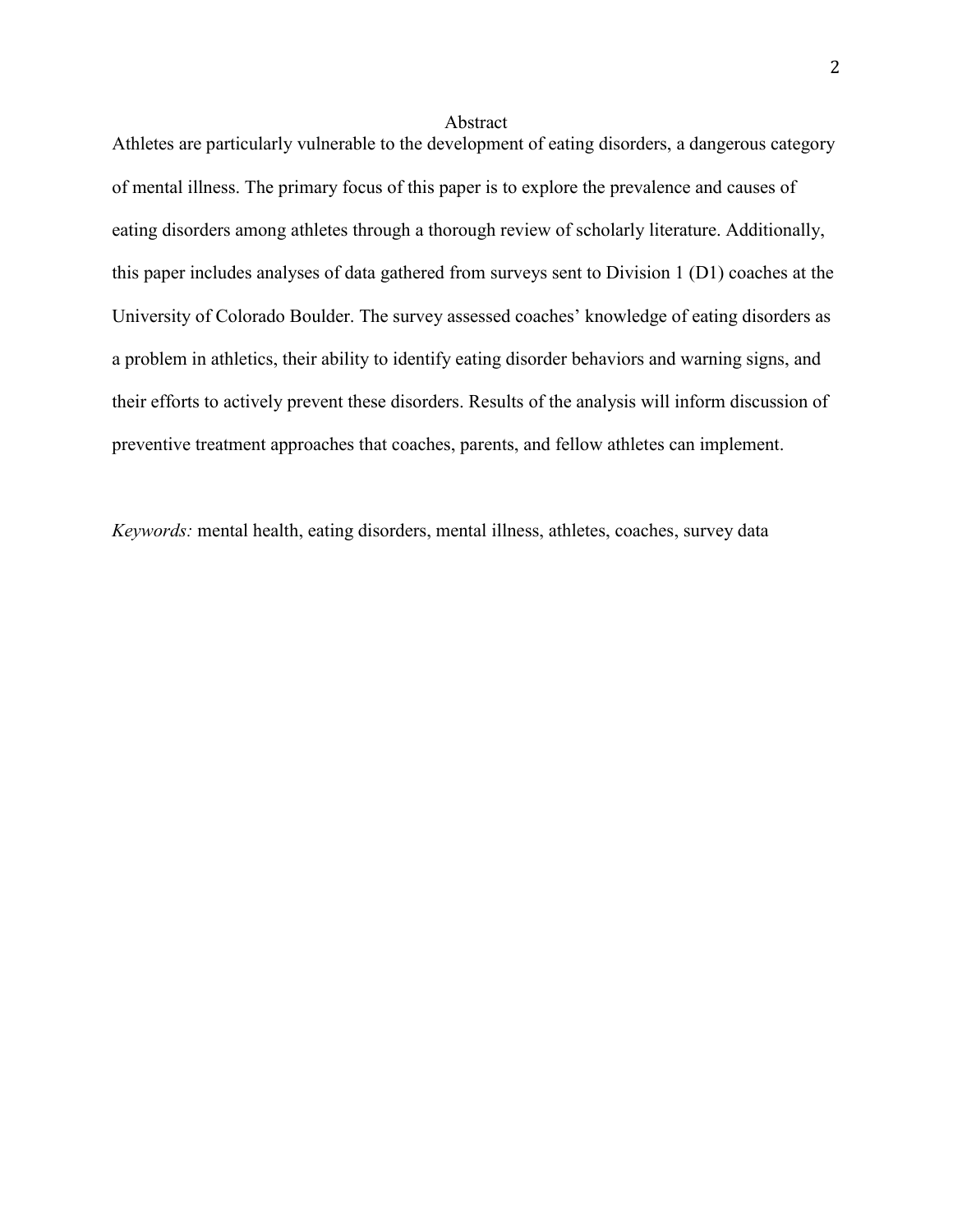#### Eating Disorders in Athletes:

## The Role of Coaches in Prevention, Intervention, and Recovery

### I**ntroduction**

In the United States, official statistics from the National Eating Disorders Association (NEDA) report that 20 million women and 10 million men currently suffer from a clinically significant eating disorder (NEDA, 2016). The exact numbers are likely higher, as many symptoms and behaviors go unreported. There are four types of eating disorders: anorexia nervosa, bulimia nervosa, eating disorder not otherwise specified (EDNOS), and binge eating disorder (NEDA, 2016). Anorexia nervosa is characterized by excessive weight loss, irrational fear of gaining weight or becoming fat, avoidance of meals, withdrawal from social situations involving food, fatigue, and among women, loss of menstrual periods (NEDA, 2016). Primary symptoms of bulimia nervosa include preoccupation with body image and weight and consumption of large amounts of food followed by purging behaviors such as self-inflicted vomiting, laxative use, or prolonged fasting (NEDA, 2016). EDNOS is when an individual exhibits symptoms of both anorexia and bulimia, but does not fit all of the criteria for one or the other as outlined by the Diagnostic and Statistical Manual for Mental Disorders (DSM) (NEDA, 2016). While these three types of eating disorders are characterized by purging or excessive starvation after meals, binge eating disorder entails the consumption of large amounts of food without any subsequent expulsion or restriction following ingestion. Individuals with binge eating disorder are usually significantly overweight and exhibit behaviors such as eating when not hungry and eating in secret (NEDA, 2016).

The research presented here focuses on anorexia, bulimia, and EDNOS, and specifically the susceptibility of competitive athletes and perceptions of coaching staff regarding these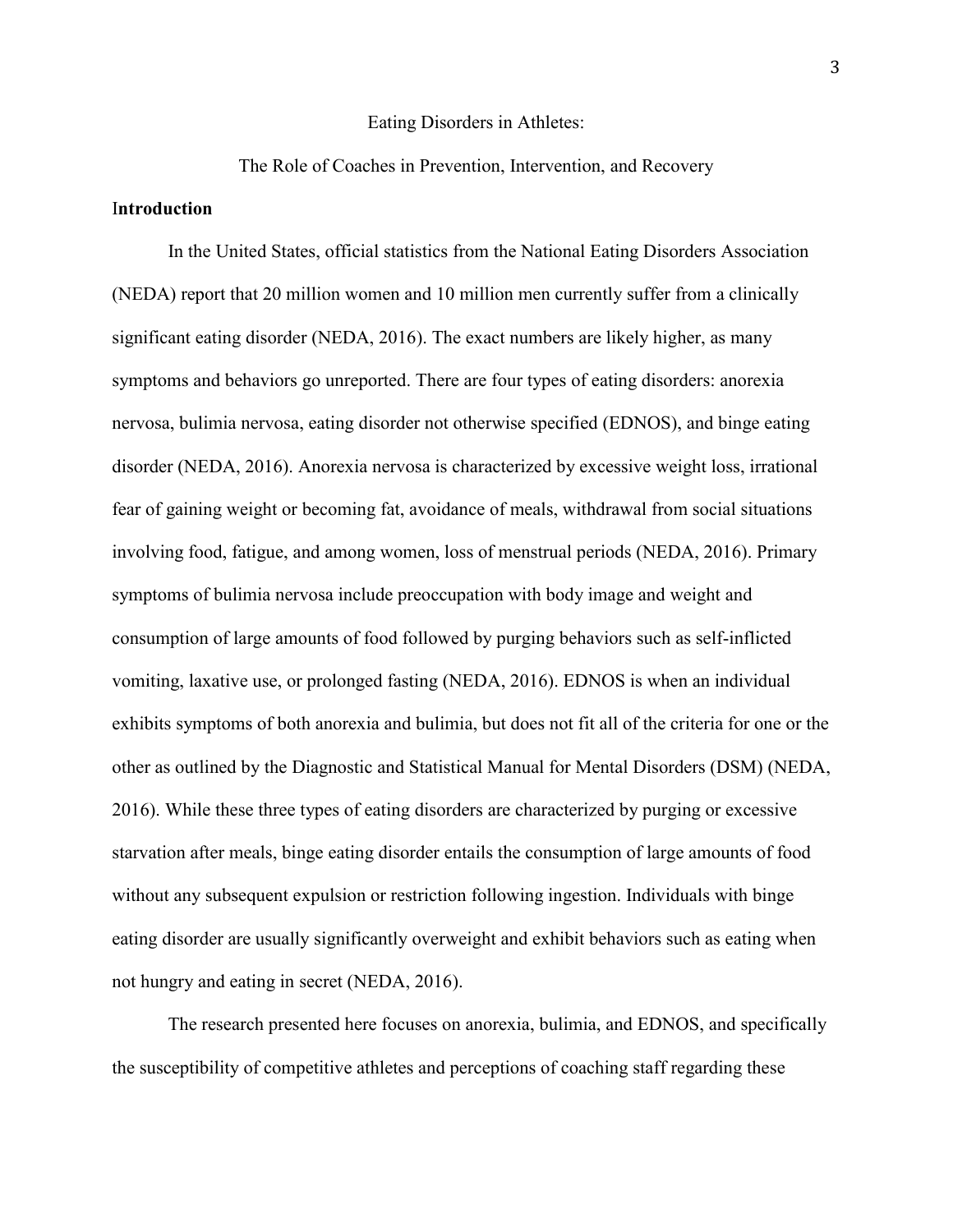disorders. Since coaches have regular interaction with their athletes, it is important to understand their knowledge of the sport-specific risk factors, warning signs, and symptoms. This study reports on a survey undertaken with CU-Boulder Division I coaches to ascertain their knowledge of, and experience with eating disorder signs and symptoms within their athletes. Below, I provide an overview of eating disorders and research examining their prevalence and determinants specifically within athletes. I then discuss my survey, present results, and conclude with implications.

#### **Background**

Athletes are particularly at risk for eating disorders because they experience societal pressures broadly combined with additional stressors and pressures due to their participation in competitive sports (DiPasquale and Petrie, 2013). Eating disorders are most prevalent among athletes who participate in sports that require strength and endurance, but where performance success is also correlated with being lean and having a low body weight. Some of these sports include gymnastics, figure skating, ballet, and cross-country running. Additionally, sports that divide athletes into weight classes or conduct frequent weigh-ins such as wrestling, horse racing, and crew, also increase the potential for eating disorders and intensified self-criticism.

Multiple studies have shown that male and female athletes have higher instances of disordered eating compared to their nonathlete counterparts (DiPasquale and Petrie, 2013). There are limited eating disorder studies where a large group of athletes across a range of sports disciplines and an equally large control group answer questionnaires, which are then corroborated by clinical interviews (Currie and Morse, 2005). The largest study to meet these criteria was a collaborative effort by professors Dr. Jorunn Sundgot-Borgen of the Norwegian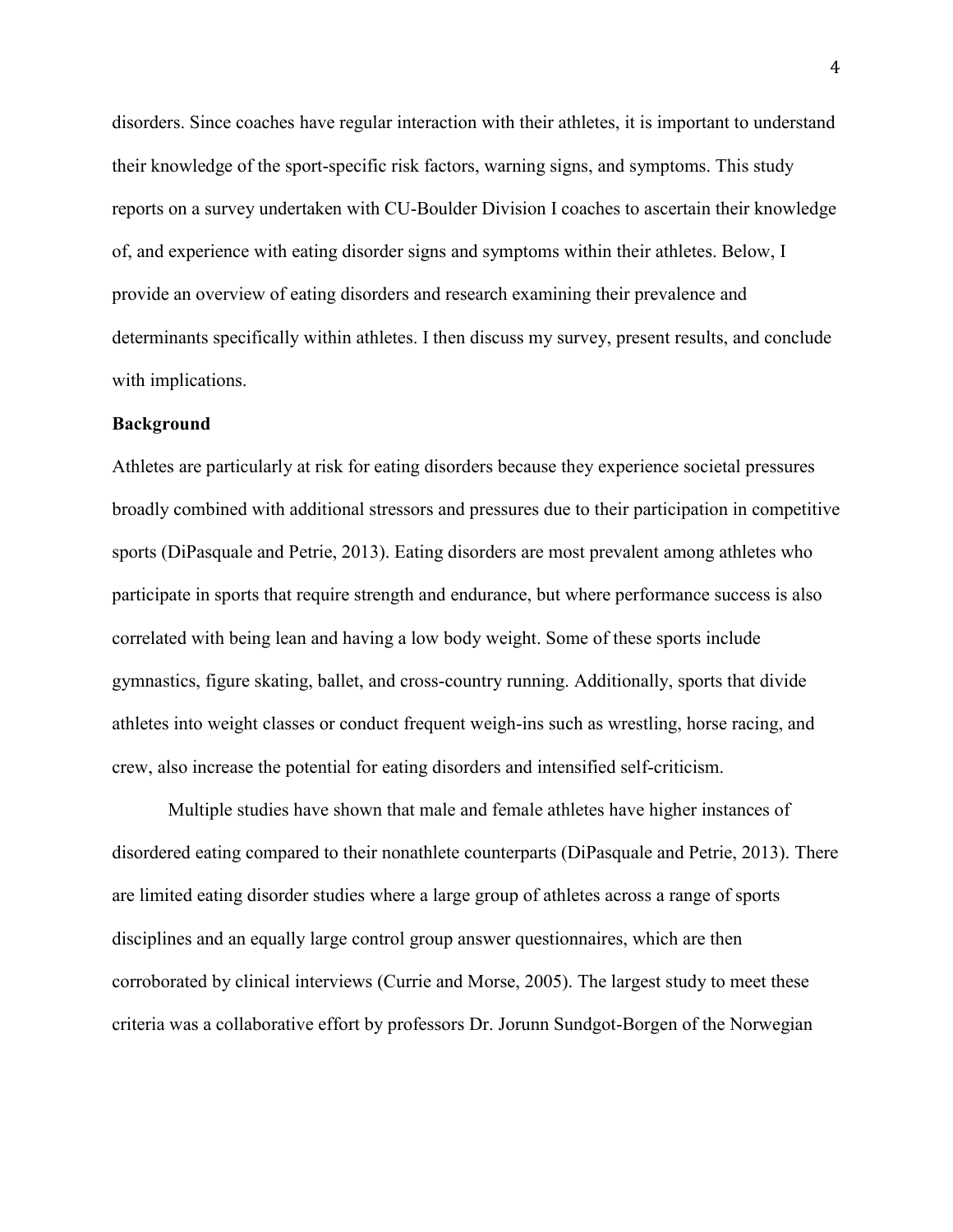School of Sport Sciences and Monica Klungland Torstveit, of the University of Adger in Norway. A summary of their findings can be found in Appendix 1, Figure 1. In this study, 1,620 male and female Norwegian elite athletes and 1,696 male and female nonathletes answered questionnaires regarding dietary intake and habits. Clinical interviewers followed up with both groups to authenticate what was reported in the questionnaires. The questionnaire and interview results showed that 7.7% of male and 20.1% of female athletes had eating disorders compared to 0.5% and 9% of male and female non-athletes, respectively. The methodology did not distinguish athletes by sport type, but solely by gender. These results parallel those of smaller scale studies, corroborating the correlation between sport participation and eating disorder prevalence (Sundgot-Borgen, and Torstveit, 2004).

Another study, published in the *Journal of Clinical Sport Psychology* in 2013, compared 146 male and 156 female NCAA Division I athletes to 170 male and 353 female nonathletes from the same university to gauge differences in behaviors associated with eating disorders (DiPasquale and Petrie, 2013). The study controlled for age and ethnicity. While more nonathletes reported feeling that parts of their body were "too fat," an astonishing 30% of female and 14% of male athletes reported their dissatisfaction with particular parts of their bodies and the perception that certain parts of their bodies were unappealing (DiPasquale and Petrie, 2013). Unlike the nonathlete group, responses among athletes were not anonymous. It's possible that the athletes' behaviors associated with eating disorder symptoms were actually underreported for fear of negative repercussions. Interestingly, the two athlete groups demonstrated more instances of extreme dieting and weight controlling behaviors, implying that these behaviors are possibly viewed as normal among athletes, and thus, have less negative stigma associated with them.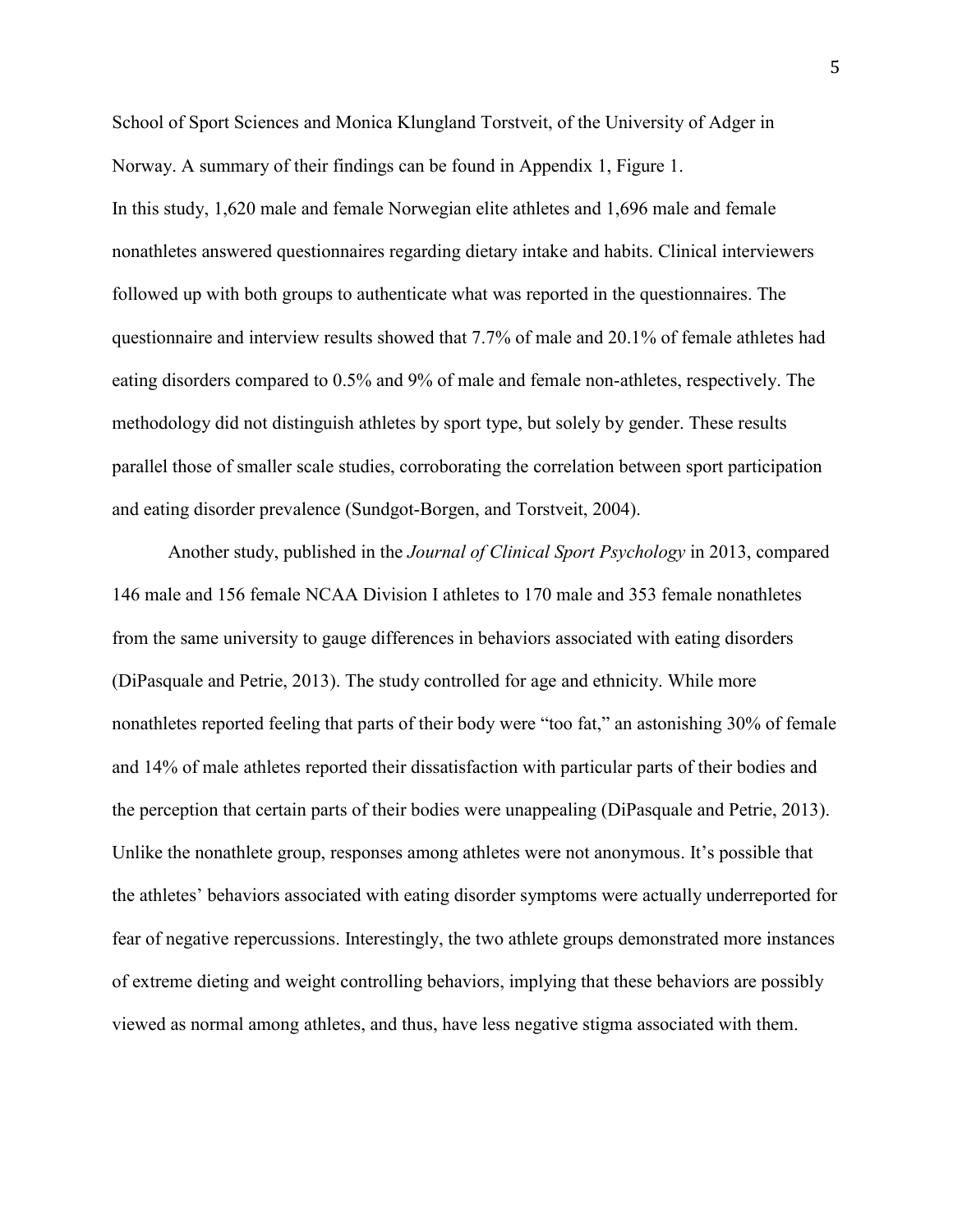These results are concerning because they suggest that behaviors associated with eating disorders in the nonathlete population are regarded as normal habits to athletes.

### **Genetic Factors**

There are factors outside of the socio-cultural milieu that shape vulnerability to eating disorders. It was not until recently that studies were performed to test for predisposing genetic factors, as these types of studies are quite expensive and difficult to conduct. Researchers must gather a group of diagnosed individuals to compare to a control group and examine genotype frequencies in search for disparities in genes hypothesized to contribute to development of disorders. These studies also require long periods of time over which subjects in the disordered group will have their symptoms monitored and tracked for changes. Additionally, there are many variables to consider and possibly control for such as race and ethnicity as well as whether one gene, or a series of genes, should be explored (Pinheiro et al., 2006).

Genetic studies conducted thus far have focused on genes that encode proteins related to hunger regulation, body composition, and neurotransmitter function. A particular neurotransmitter studied is serotonin, as it participates in appetite and mood regulation (Pinheiro et al., 2006). While several serotonin-related studies produced results linking certain serotonin transporters to eating disorder traits, similar, larger scale studies have failed to replicate these findings. Other studies focusing on estrogen pathways suggested a correlation between an estrogen beta-receptor and diagnosis of bulimia nervosa. Despite researchers' strong suspicion that eating disorders manifest from both environmental *and* genetic factors, studies associating certain genes expressed in people with eating disorder behaviors have not been successfully replicated to suggest direct causation, much less, a strong correlation. Thus, eating disorder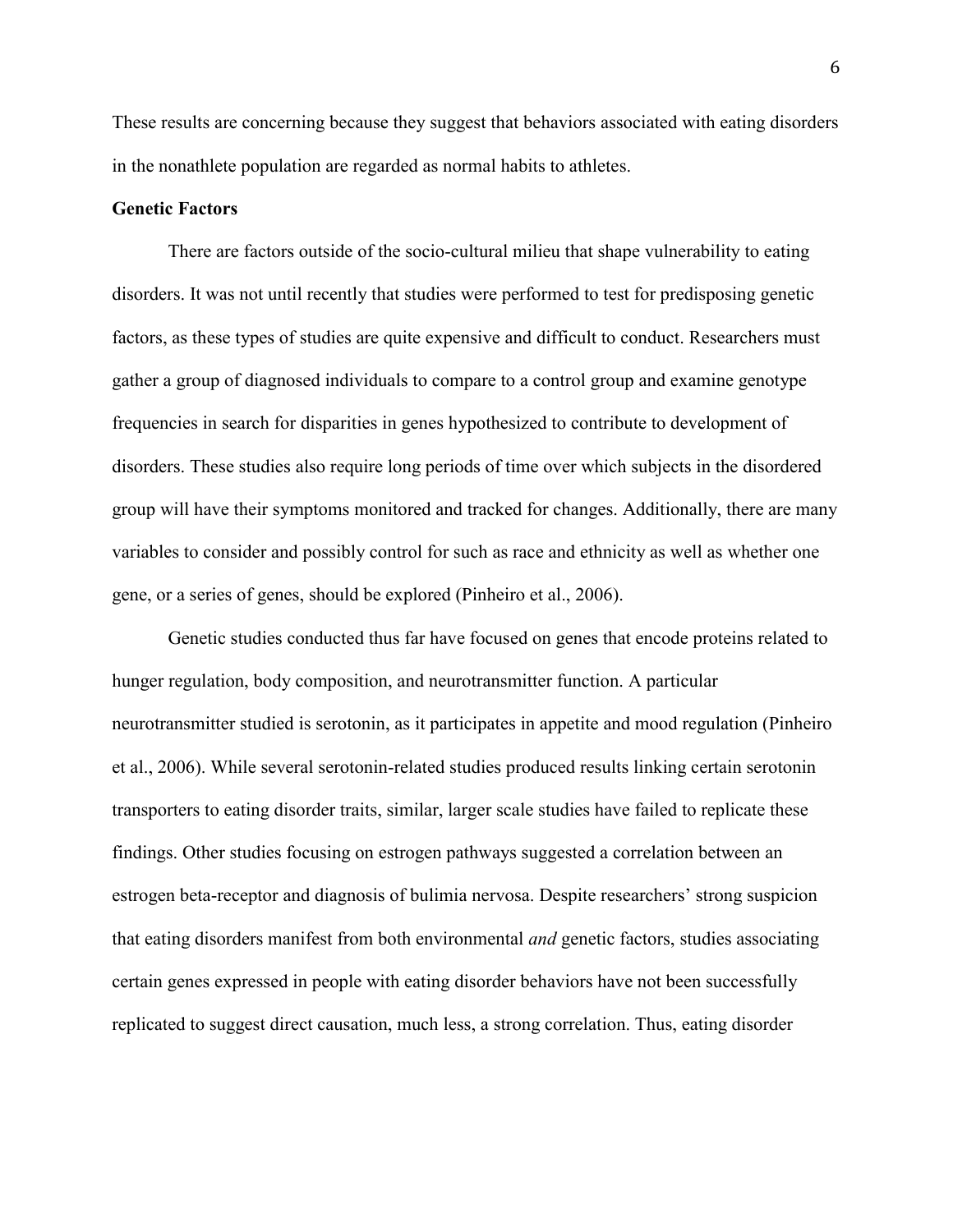treatment should still be approached with the notion that socio-cultural influences are the primary factors at play.

### **Risk Factors**

Athletes are particularly at risk for developing eating disorders because they are not only susceptible to the same socio-cultural influences as the general population, but they are also exposed to what researchers have determined as "sport-specific factors" (Giel, et. al, 2016). One potential factor is early sport-specific training--when an athlete begins engaging in one sport competitively from a very young age (Currie and Morse, 2005). The danger herein lies with predetermined genetic factors related to body-type that could ultimately manifest in the sport being inappropriate for a particular individual. This distinction is especially apparent during and post puberty when body fat begins depositing in specific areas, completely dependent on the individual's gender and hormone levels. For example, female gymnasts and figure skaters undergoing puberty often experience difficulty executing proper height and speed for certain skills due to growth spurts and weight gain. Viewing their altered body composition as a hindrance to performance, these athletes will be more likely to implement stricter diet regimes to account for such factors, thus becoming highly conscious of calorie intake (Joy and Nattiv, 2016).

Another important sport-specific factor is the occurrence of a traumatic event, such as an injury, that displaces the athlete for a significant amount of time (Currie and Morse, 2005). Being displaced from an activity that is an integral part of one's daily life will understandably cause some amount of stress or depression. Additionally, or perhaps as a result of such depression, the athlete may exhibit compensatory behaviors regarding food consumption to account for his or her decreased activity level. Unfortunately, these behaviors can often become addicting so that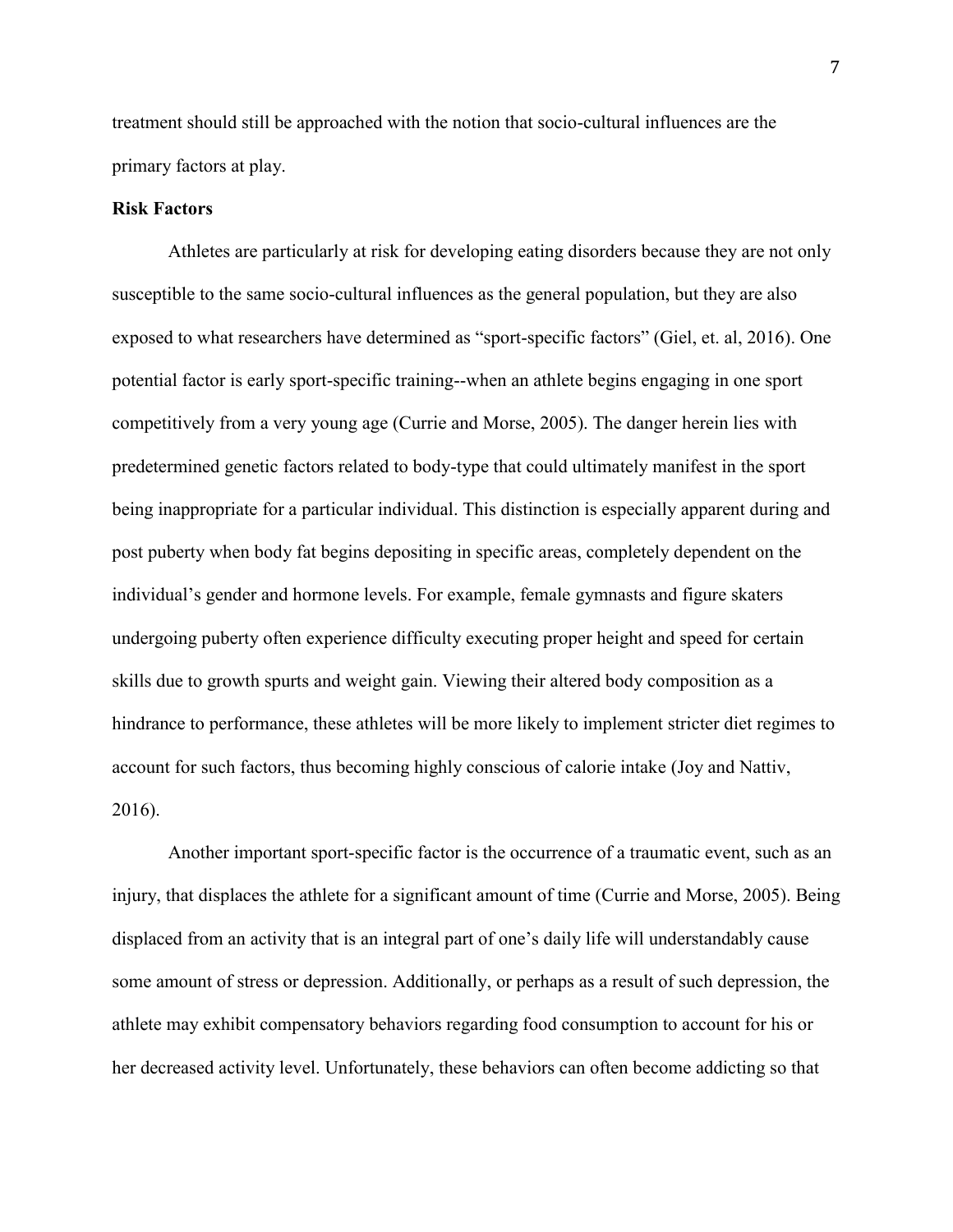they continue even after the individual returns to normal athletic activity, causing them to become susceptible to injuries due to malnourishment, thus a vicious cycle can ensue (Beals and Manore, 2000).

Consideration of the etiological factors of eating disorders is crucial for understanding the serious implications posed for this susceptible group, as many of the characteristics that promote positive athletic performance actually often also overlap with characteristics of disordered eating (Currie and Morse, 2005). Personality traits associated with athletic success include goaloriented mentalities, blocking out distractions, performance anxiety, monitored dieting, perfectionism, and compulsiveness. According to the *European Journal of Sport Science,* there are three categories of risk factors for the development of eating disorders in athletes: predisposing, trigger, and perpetuating (Bratland-Sanda and Sundgot-Borgen, 2013). These risks are classified as follows:

Predisposing factors include genetics and personality traits such as perfectionism, overcompliance, willingness to please, and competitiveness. Theses are all traits that coaches find appealing, yet can also predispose an athlete to develop eating disorder habits. Additionally, selfesteem issues, body dissatisfaction, media influence, and past traumatic life events like sexual abuse or bullying are also predisposing elements (Bratland-Sanda and Sundgot-Borgen 2013).

Trigger factors include negative comments from coaches or teammates and distressing events like injuries. These factors are often unpredictable and the effects can vary depending on the individual (Bratland-Sanda and Sundgot-Borgen, 2013). For example, if a coach comments that an athlete has a slow day in practice, the presence or absence of a predisposing factor can influence how the athlete interprets the comment. If the athlete already struggles with self-esteem issues or body dissatisfaction, this type of comment may convince the athlete that dieting or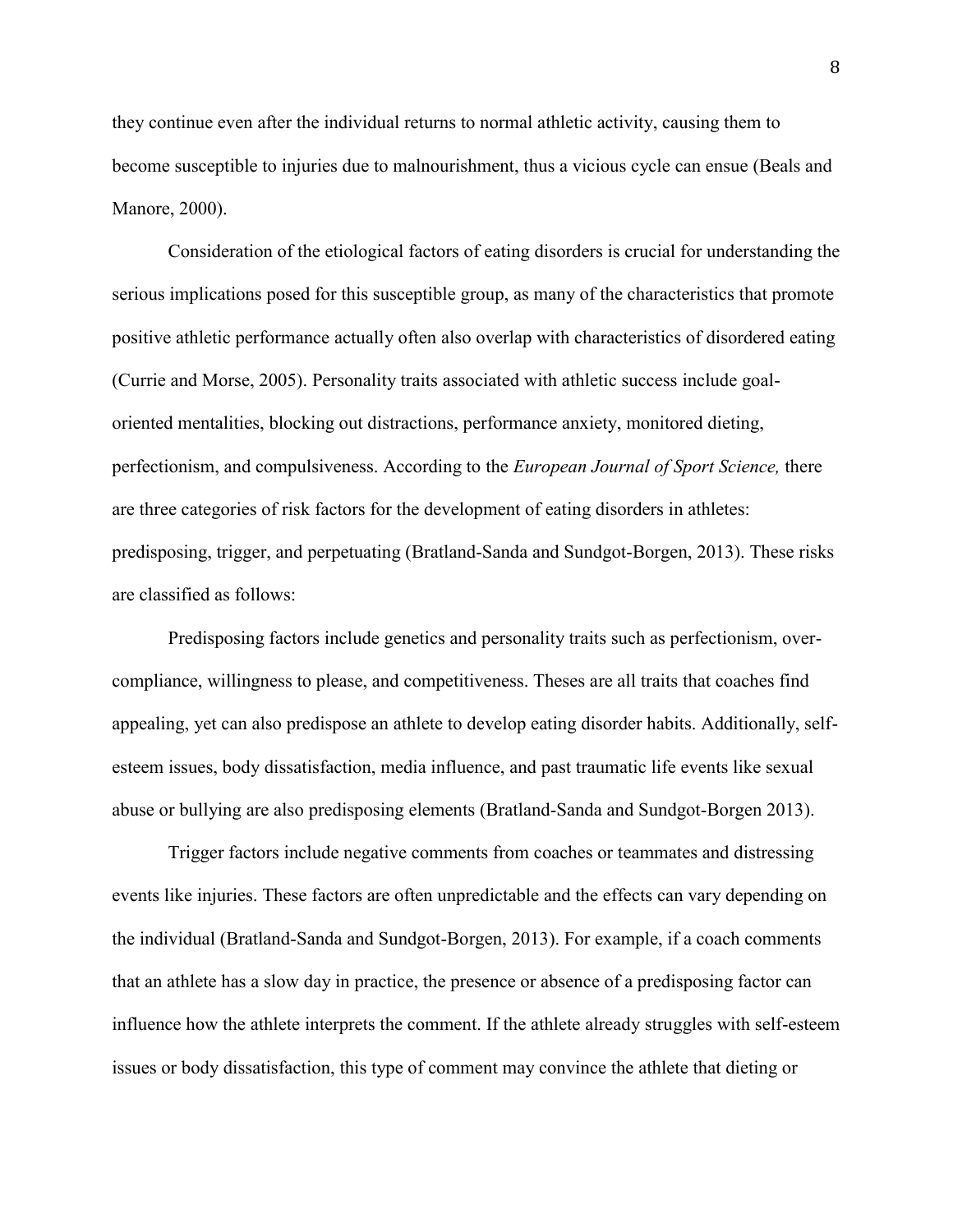other forms of calorie restriction will fix the "problem." On the other hand, an athlete who does not possess the predisposing qualities may view their slow day as a sign that a better night's rest is necessary.

Lastly, perpetuating factors are those that encourage someone to continue his or her eating disorder behaviors once already commenced. For example, praise from coaches or teammates due to performance improvement or noticeable, appealing changes in figure are examples of perpetuating factors. Positive feedback may inadvertently encourage an athlete to continue the eating disorder practices, thinking that losing more weight will lead to even further success (Bratland-Sanda and Sundgot-Borgen, 2013).

Eating disorder prevalence rates in male and female athletes vary depending on sport. Differences between male and female athletes with eating disorders will be discussed in the next two sections.

#### **Female Athletes**

For female athletes, endurance and aesthetic sports, such as cross country and gymnastics demonstrate the highest prevalence of eating disorders. Female athletes, more so than male athletes, are at risk because they frequently participate in sports where form fitting clothing is required. Female bodies are already highly sexualized and objectified, and the uniforms female athletes compete in often further highlight the aspects under the societal microscope (Arthur-Cameselle and Baltzell, 2012). The societal expectations can understandably cause female athletes to be highly self-conscious of their appearance when competing, putting them at risk for developing an eating disorder, as they may feel the need to fit a bodily ideal for their sport (Joy and Nattiv, 2016). If one's body does not fit the norm set for that sport, this could cause the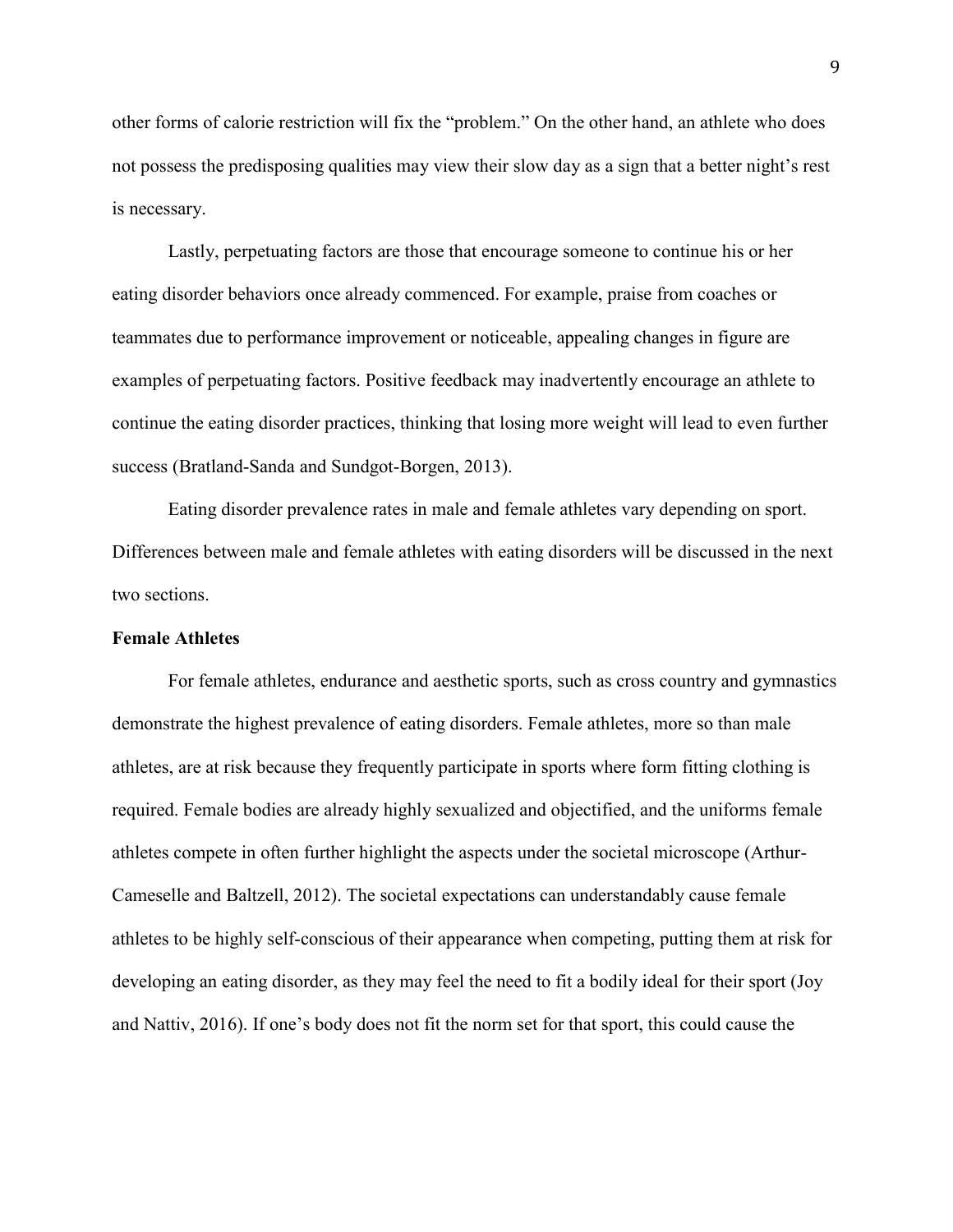athlete to think dieting or stricter weight-loss strategies will aid in achieving this body type, consequently enhancing their performance (Arthur-Cameselle and Baltzell, 2012).

Eating disorders in female athletes often result in the diagnosis of the Female Athlete Triad. Female Athlete Triad comprises disordered eating habits, like those of someone with anorexia nervosa, as well as amenorrhea, or loss of menstrual periods, and osteoporosis, loss of bone density. Weight fluctuations paired with hormonal imbalances can have serious effects not only on the individual's athletic performance but also on their long-term well being (Currie and Morse, 2005).

#### **Male Athletes**

Weight-class sports, like crew and wrestling have the highest occurrence of eating disorders among male athletes (Bratland-Sanda, 2013). Eating disorders in male athletes, like those in females, often emerge from a fear of becoming overweight. However, male athletes more frequently develop the disorder from apprehension of becoming less muscular. For this reason, there is a higher prevalence of EDNOS among male athletes as compared to anorexia or bulimia. In order to ensure their muscle mass is maintained or improved, male athletes with bodily insecurities sometimes resort to steroid use to accomplish their desire for enhanced muscularity (Parssinen and Seppala, 2002). Not only does the athlete risk jeopardizing their athletic career due to legality concerns, but also long-term steroid use can have hazardous health ramifications such as increased risk of cancer, cardiovascular difficulties, and mental health problems (Parssinen and Seppala, 2002). A Male Athlete Triad can also be considered as a type of eating disorder, as nutrition deficiency is associated with decreased testosterone levels, leading to decreased bone density. (Bratland-Sanda and Sundgot-Borgen, 2013).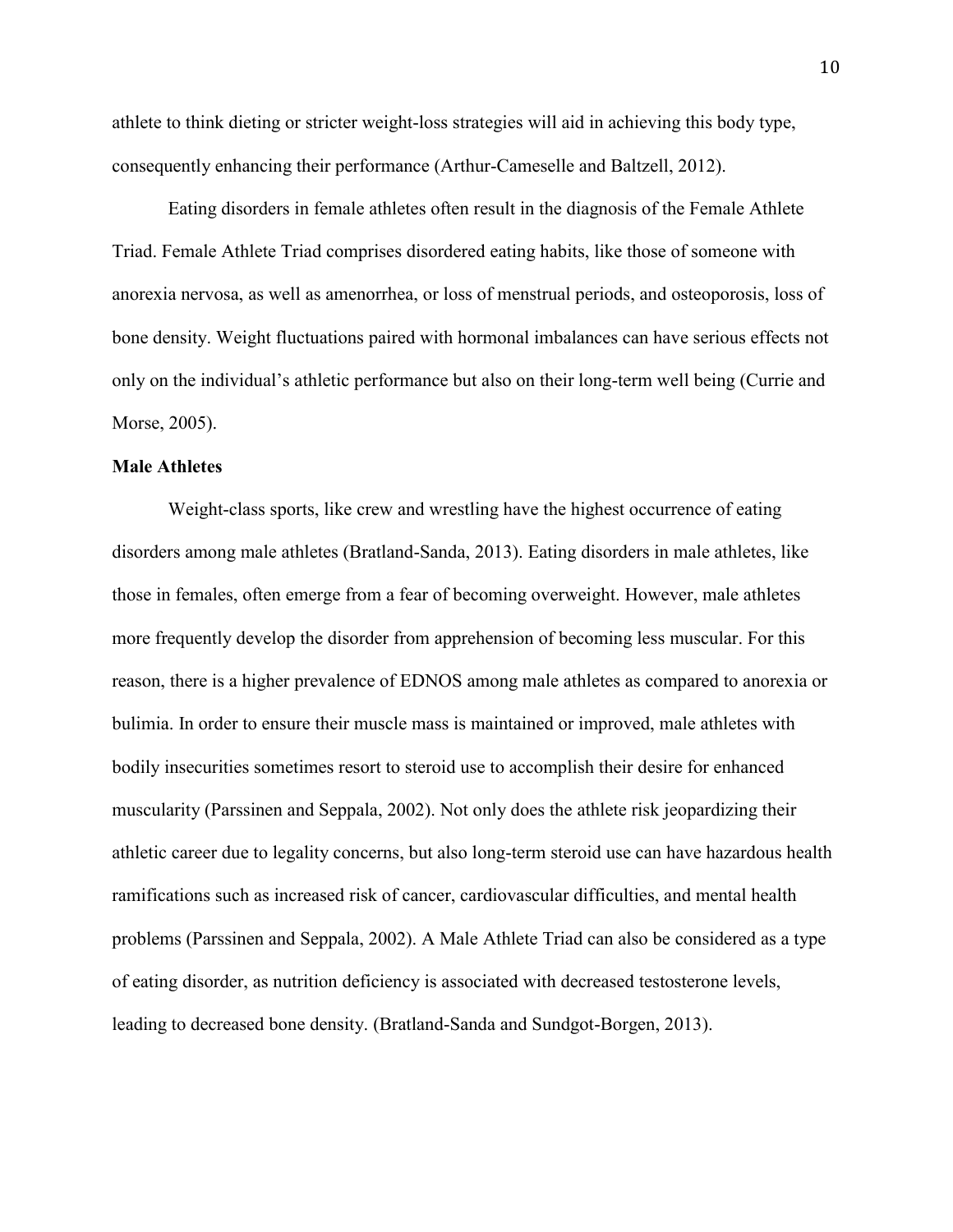An additional risk factor for males, regardless of sport participation, is sexual orientation. For reasons still not well understood, the prevalence of eating disorders is higher among homosexual males than their heterosexual counterparts (Bratland-Sanda and Sundgot-Borgen, 2013). However, since the prevalence of bullying is statistically higher among homosexual teenagers, and bullying is a definite risk factor for developing an eating disorder, this correlation serves as a potential explanation for why homosexual males are more susceptible.

### **The Roles of Coaches**

As mentioned previously, much research has been done to demonstrate that athletes are particularly susceptible to the development of eating disorders. Additionally, qualitative research has been conducted, mostly in the form of interviews, to assess treatment strategies for athletes. There have not been, however, extensive studies to assess coaches' levels of awareness and knowledge of eating disorders. Since coaches spend numerous hours each week with their athletes, it is imperative to gauge their knowledge of the sport-specific risk factors their athletes encounter as well as their knowledge of warning signs and symptoms. Since few studies exist in this area of eating disorder research, I conducted my own research in order to assess coaches' knowledge of eating disorders, their awareness of risk factors for their respective sports, evaluate the roles coaches play in the prevention of eating disorders, and examine how they facilitate treatment. My primary research questions and hypothesis are as follows:

**Research Question 1:** To what extent are collegiate coaches aware of the factors particular to their respective sports that can contribute to the development of an eating disorder?

**Hypothesis 1**: Coaches are most likely not aware that certain aspects of their sport, such as uniforms or ideal body type, could increase the likelihood of their athlete developing an eating disorder.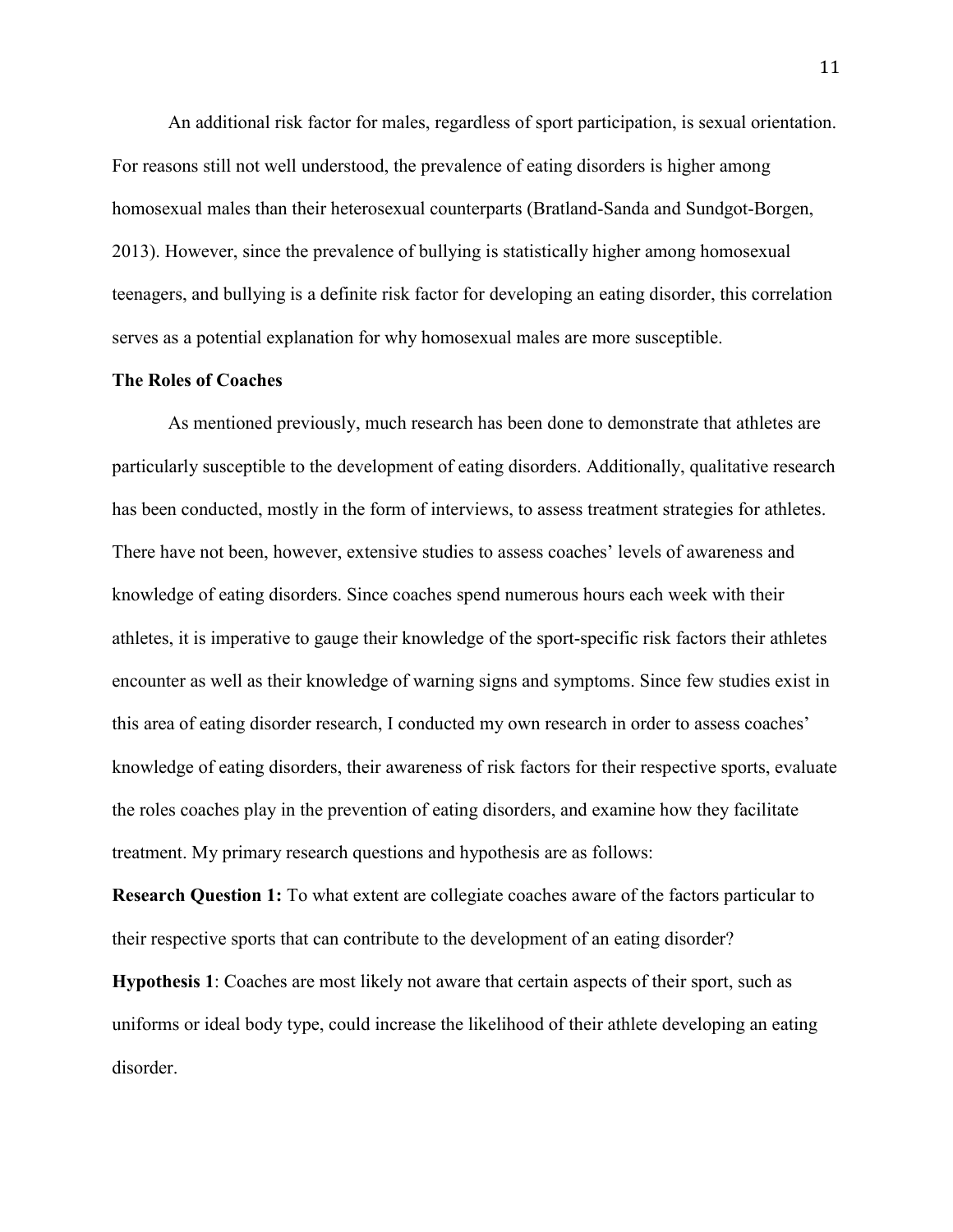**Research Question 2:** Are coaches educated about the warning signs and symptoms of disordered eating?

**Hypothesis 2:** Most collegiate coaches will have general knowledge of eating disorders, but may not be able to recognize the difference between the behaviors of a dedicated athlete and those of someone with an eating disorder.

**Research question 3:** Do the majority of coaches know the percentage of male and female athletes diagnosed with eating disorders in the United States?

**Hypothesis 3:** The majority of coaches will not know the occurrence of male and female athletes diagnosed with eating disorders.

#### **Methods**

Data for this study were collected through a survey of 32 Division 1 coaches at the University of Colorado Boulder. The surveyed individuals are all over the age of 25, and they coach either varsity or club sports, and have been coaching at the collegiate level for a minimum of five years. Coaches with less than five years of experience were not sampled because of their limited coaching experience at the Division 1 level. The study did not include an upper-age limit. Twenty of the surveyed coaches are male, and 12 are female. Additionally, the vast majority of those surveyed are Caucasian. Of the 32 surveys, 9 were returned, yielding a response rate of 28.1 percent. Though 8 of the 9 respondents were male, there was a relatively even distribution of respondents who coached males only, females only, and both males and females. A description of the respondents is provided in Appendix 1, Table 2.

Participation in the study was completely voluntary and subjects who participated were not compensated. The survey was devised using Qualtrics software provided by CU Boulder's Office of Information Technology, and the coaches were sent emails with a link to the survey.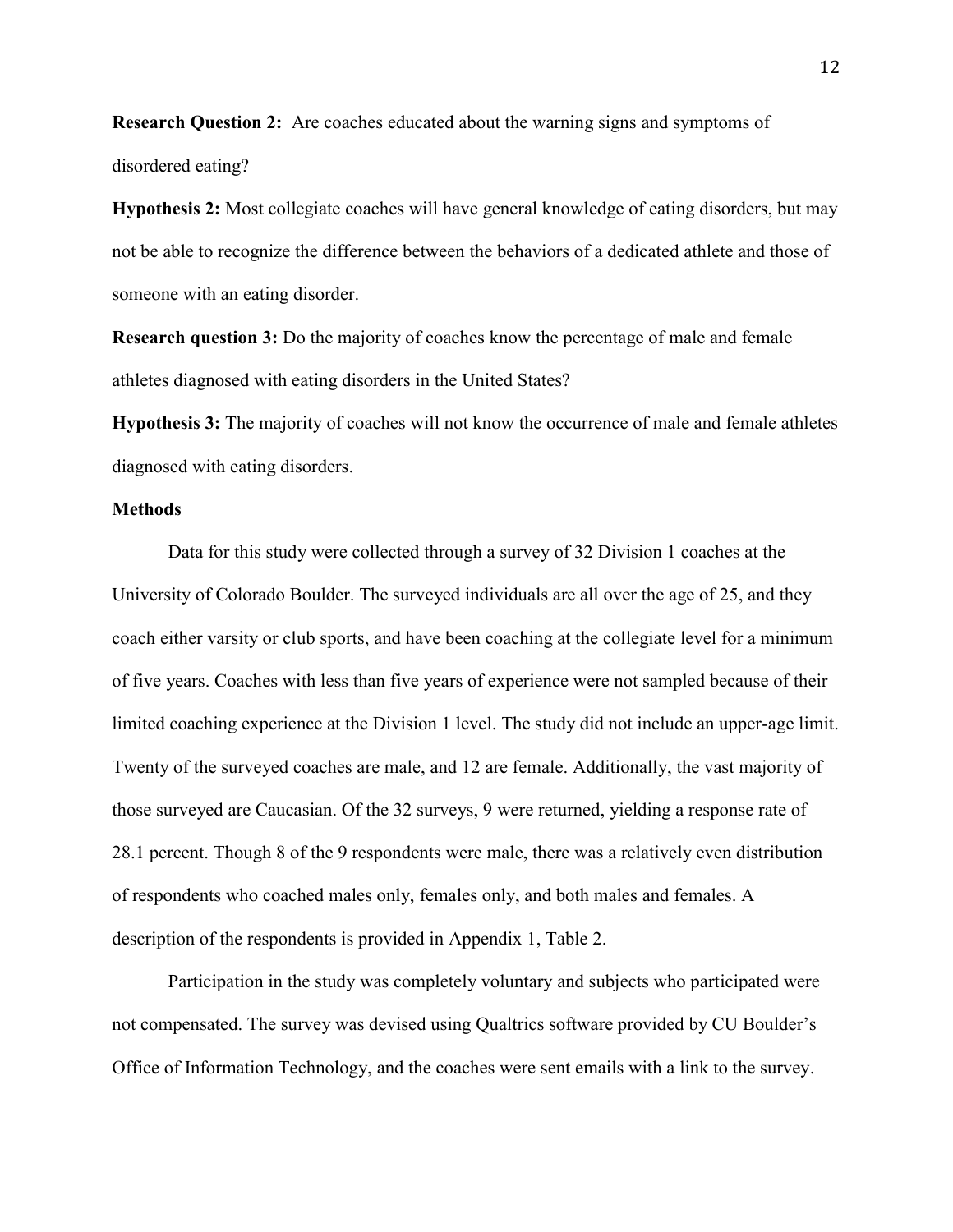The coaches' email addresses were acquired through the CU Athletic Department's public website. The survey consisted of 15 required multiple-choice questions and two optional fill-inthe-blank questions. The survey was completely anonymous and each of the multiple-choice questions provided a "prefer not to answer" option, so to further ensure and protect the coaches' privacy. The first five questions inquired about the coaches' genders as well as the gender of their athletes, the nature of their sports (team, individual, or combined) and characteristics of their athletes' personalities. Questions 6-7 asked about pre-season health screenings (if their athletes complete a pre-season health screening and if it assesses eating habits). Question 8 asked the coaches to subjectively rate the occurrence of various eating disorder habits observed in their athletes (such as intentional restriction of calories, comparing weights and clothes sizes, or refusal to eat certain foods). Questions 9-15 inquired about the coaches' opinion regarding eating disorders as a problem in athletics, what percentage of male and female athletes do they believe have eating disorders, and whether or not they had previously coached someone they knew or suspected had an eating disorder and what measures they took to intervene, if any. Finally, questions 16-17 were optional fill-in-the-blank questions asking if there is an ideal body type for the coach's respective sport and also how nutrition is discussed with their athletes. This study was approved by the Institutional Review Board at the University of Colorado Boulder.

Given the relatively low number of respondents, I provide a qualitative examination of response patterns in lieu of undertaking statistical analyses.

#### **Descriptive Analysis and Discussion**

Early detection is key when it comes to eating disorder interventions. For athletes, pre-season health screenings are key mechanisms through which the presence of eating disorder behaviors can be detected accurately and early (Sleight et. al, 2015). These screenings typically involve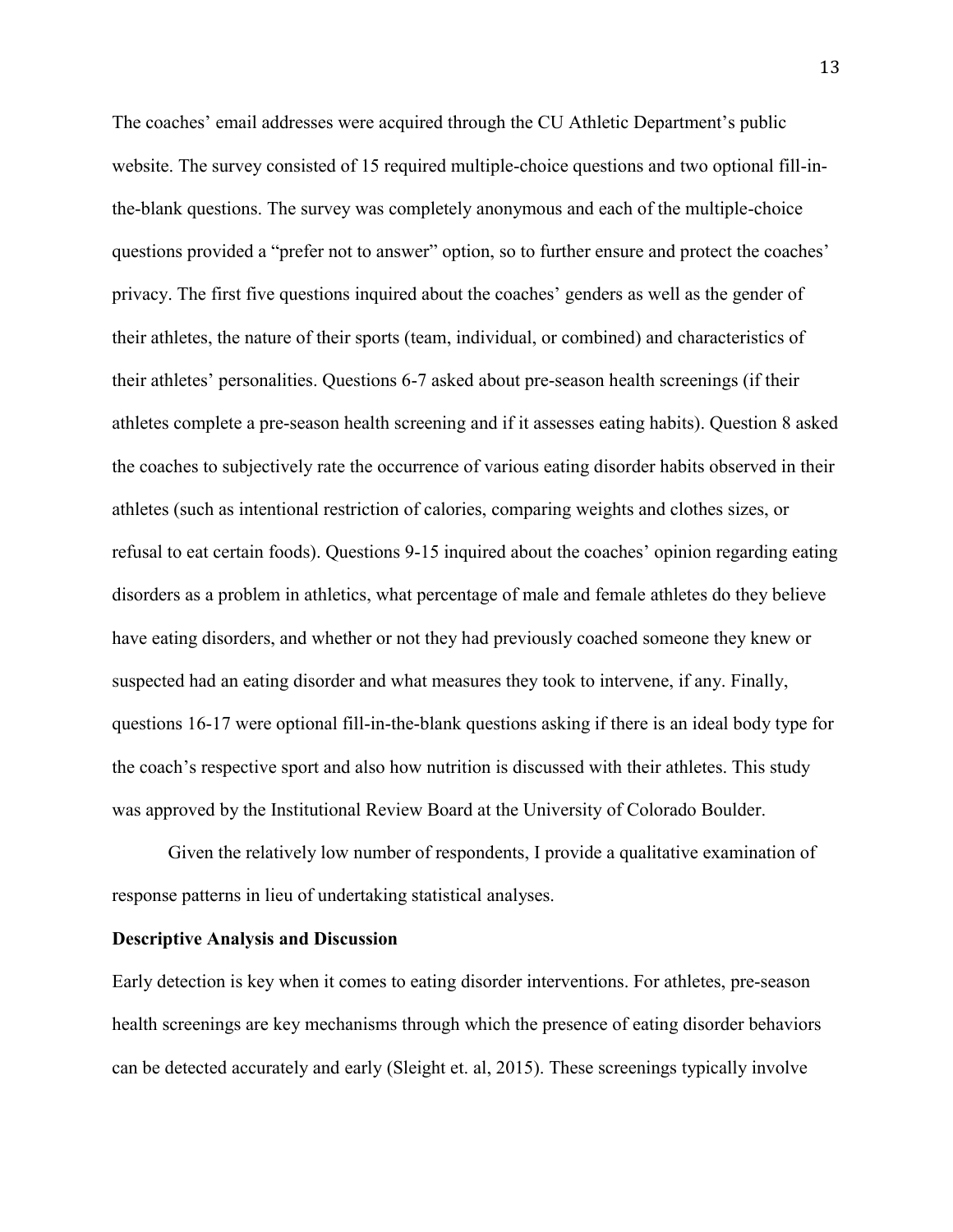questions assessing the frequency of certain behaviors such as calorie counting, weighing oneself, and laxative use, which, if done often, can be indicative of a potential eating disorder. At CU Boulder, less than half (44%) of the coaches reported their athletes undergo a pre-season health screening. Of those that do implement a screening, only 2 coaches reported that the screening assesses eating behaviors and habits. These data imply that pre-season health screenings aren't routine or required by CU Boulder's athletic department as a whole. Additionally, there is no indication on the NCAA's website that pre-season physicals are required. This implies that this decision is left to the each university, and, as my data may suggest, each individual sport organization within a university.

In addition to screenings, coaches may become aware of eating disorders through regular contact with their athletes. When asked how often their athletes engage in behaviors typical of eating disorders, 5 of the 9 coaches reported "often" or "sometimes", and 6 reported noticing dieting behaviors as well as intentional restriction of calories. Several coaches (5) reported overhearing athletes negatively comment on their own appearance. Another indicator of unhealthy body image is training outside of practice, during the season. This behavior reflects that athletes may feel that structured team practices aren't enough to meet their performance and fitness goals. All but one coach reported their athletes train outside of practice "often" or "sometimes" during the season. It is important to note that some athletes may train on their own time, for example, to improve a certain skill that they otherwise couldn't during a team practice. However, if an athlete trains outside of practice for the purpose of losing weight, thinking this will make them faster or stronger, this is something that is considered "overtraining." This could be indicative of an eating disorder. This type of training outside of practice is dangerous because the excessive exercise may not allow the body enough time to recover, and thus lead to overuse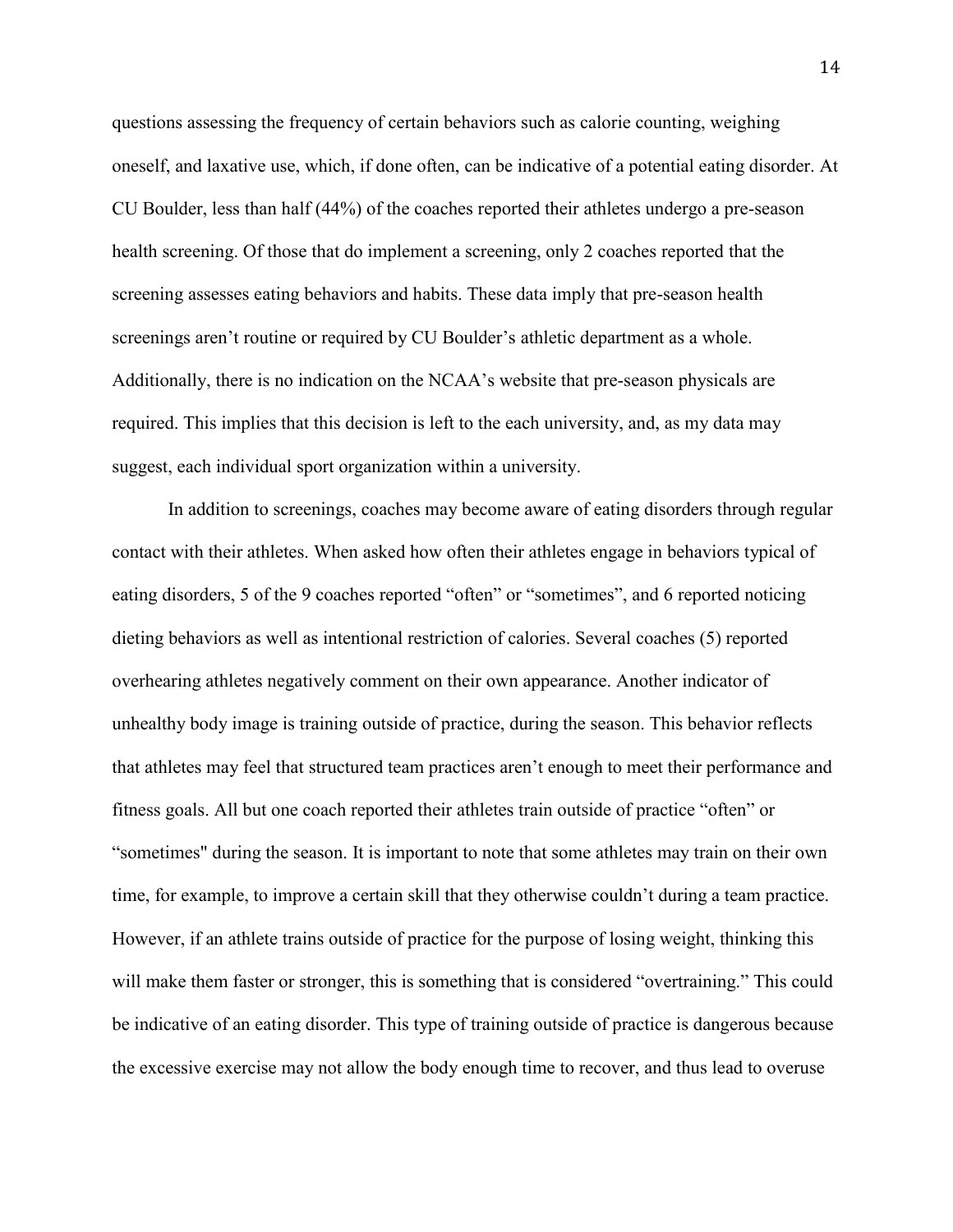injuries such as stress fractures, representative of low bone density (Hilibrand et. al, 2015). Assessment of other behaviors including "comparing weights/clothes sizes," "saying something negative about another athlete's physical appearance," "making excuses for missing team events, dinners, etc.," "refusing to eat certain foods such as carbohydrates or fats," and "dizziness, fainting, or general fatigue" all received predominantly "rarely" and "never" responses. These data demonstrate that some but not all eating disorder behaviors may be commonplace in the athletic community, implying that for athletes and perhaps their respective coaching staffs, the line between dedication to one's sport and excessive training and dieting may be blurry.

It is important to determine if coaches are aware of the problem of eating disorders, as they can have a tremendous impact on prevention and recovery of this disease if they are properly educated about this issue. When asked explicitly if eating disorders are a problem in athletics, less than half were certain (4), with the remaining coaches either unsure or declined to answer. These responses however, are inconsistent with the responses of the previous question, inquiring about the frequency of certain eating disorder behaviors. A visual representation of this disparity can be found in Figure 1. This disparity serves as strong indication that these behaviors such as training outside of structured practice time, saying something negative about one's appearance, and engaging in dietary restrictions, among others may be overlooked or seen as commonplace in athletics. When asked the incidence of male athletes diagnosed with eating disorders, less than half the coaches (4), chose the correct statistic of "less than 10%." Similarly, when asked the same question regarding female athletes, only 1/3 of coaches answered correctly (3) choosing "greater than 20%" These results indicate that the majority of coaches are somewhat but not fully aware of the prevalence of eating disorders in athletics. Without a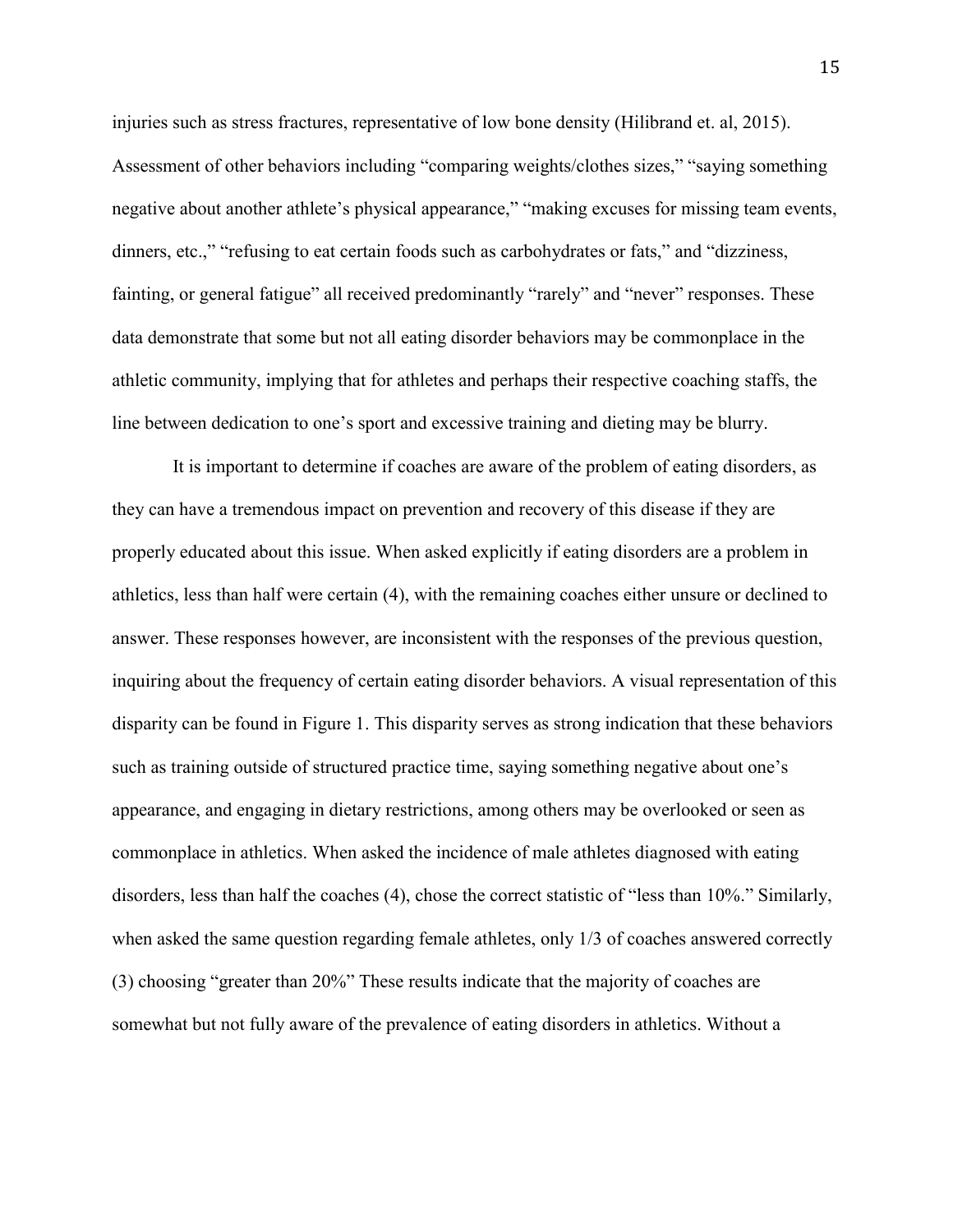complete understanding, this makes it difficult for coaches to promote healthy training and nutrition practices as well as serve as supportive resources for struggling athletes.



**Figure 1**: Coach perceptions of eating disorder prevalence in athletics (blue) compared to noted possible eating disorder behavior in their athletes (purple, green, and orange).

Next, coaches were asked about their own experiences with athletes previously diagnosed with an eating disorder, or suspected of having one. Less than half the coaches responded that eating disorders were definitely a problem in athletics, but, when asked if they had previously coached an athlete they *knew* had a diagnosed eating disorder, more than half (5) answered "yesmore than once." Additionally, when asked if they had previously coached an athlete they *suspected* had an eating disorder, again, more than half (6) answered "yes" with the majority of those instances being more than once.

These findings suggest that while coaches aren't fully knowledgeable about eating disorders in athletics, they aren't totally ignorant to the issue either – and many have had direct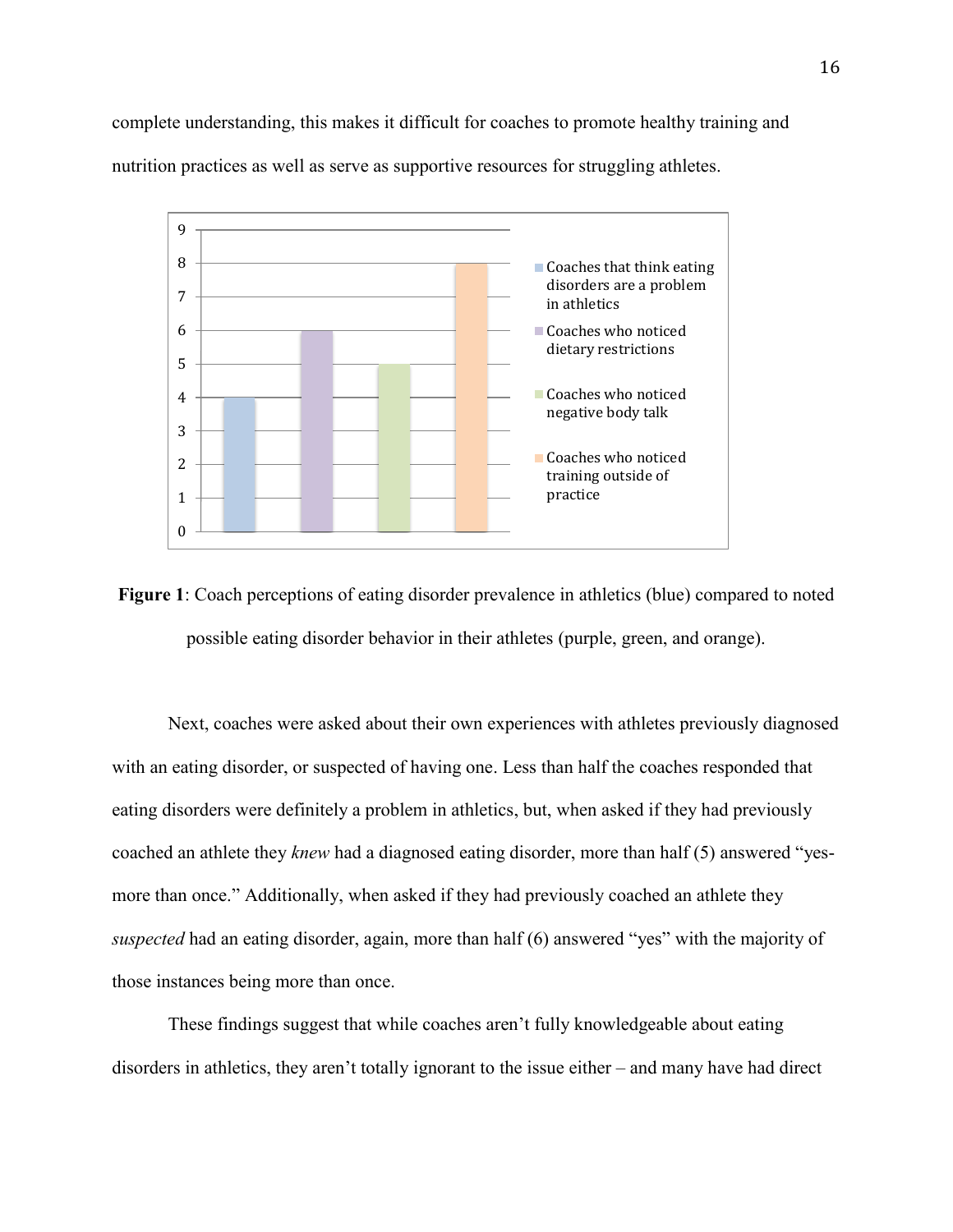connection within athletes of concern. This could imply that knowledge regarding athlete mental health and nutrition is left up to the discretion of universities or perhaps individual coaches to decide the appropriate amount of education necessary. While there are numerous resources on the NCAA's public website regarding athlete mental health, these are targeted towards athletes themselves, without any section of the website designated "for coaches." Furthermore, there is no evidence to suggest that coaches are required to undergo training or education programs regarding the mental health of athletes, including as related to eating disorders.

Lastly, the coaches were given two optional fill-in-the-blank questions. The first asked about an ideal body type for their respective sport, as striving for a specific body type to meet performance goals can lead to drastic measures, many of which are associated with eating disorder behaviors. Of the coaches that answered this optional question (8), the majority (5) identified "leanness" as an ideal quality with "strong" and "tall" also being common descriptions. This implies that sports do have somewhat of ideal body types that coaches are aware of. Since "leanness" was emphasized, this is certainly something that, if communicated to athletes, could be a contributing factor to the eating disorder habits that were reported. Additionally, previous research shows that eating disorder prevalence is higher in sports that emphasize and value leanness (Giel et. al, 2016).

The second fill-in-the-blank question asked about how nutrition is communicated to the athletes. More than half of the coaches that answered this question reported that nutrition was emphasized through group discussion and guest speakers, while one coach said this was the athletic department's job. These results suggest that educating athletes about nutrition is left to the individual discretion of the coaches and that there is no established educational program about nutrition that all athletes or coaches are required to attend.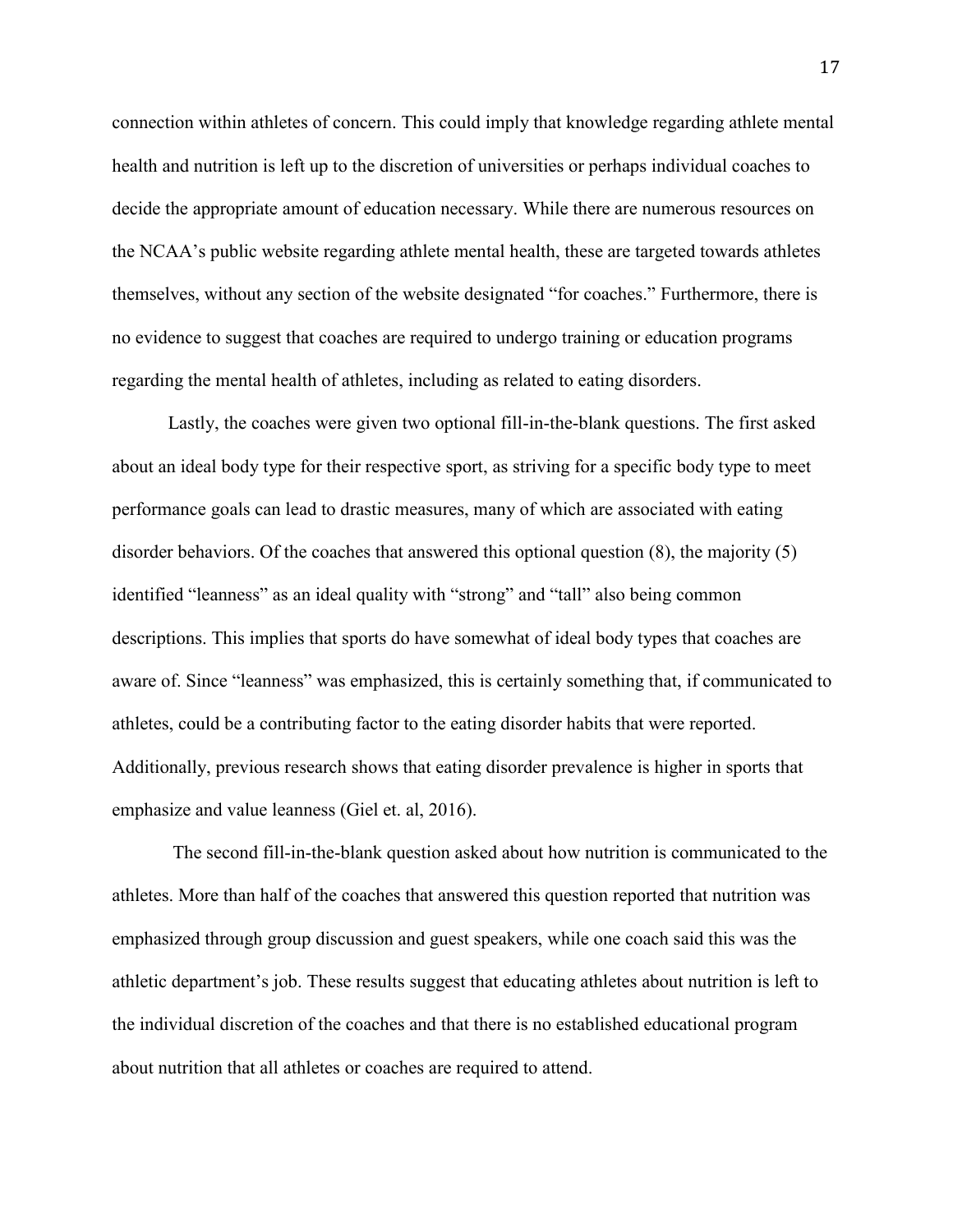#### **Implications of Eating Disorders: Athletic Careers and Long-term Health**

On average, athletes with eating disorders have shorter careers due to recurring injuries and inconsistencies in performance from malnutrition and fatigue (Currie and Morse, 2005). Malnourished athletes, having insufficient nutrient and low electrolyte levels at the start of competition or practice, are at an increased risk of having seizures, collapsing, or experiencing arrhythmias, a condition causing the heart to have irregularities in beat. Additionally, there are a number of co-morbidities that result from having an eating disorder. Calorie restriction paired with high physical activity have many health consequences such as compromised immune function, chronic fatigue, and hormone imbalances (Beals and Manore, 2000). Other psychological disorders such as anxiety disorder or depression may result from electrolyte and hormonal imbalances, causing mood fluctuations (Giel et. al, 2016). Body Dysmorphic Disorder (BDD) is also a common co-diagnosis resulting from an athlete over-critiquing their physical appearance. The individual will refer to certain body parts as "ugly" or "deformed" and may even consider cosmetic surgery or other extreme remedies to correct these "imperfections" (Currie and Morse, 2005).

Substance abuse whether from laxative use, diet pills, steroid use, or appetite suppressing drugs is another dangerous behavior common with eating disorder diagnoses. However, these behaviors become especially serious when the individual begins to have withdrawal symptoms, gains a higher tolerance, or obsesses over finding drugs, as these behaviors may persist even after recovery from the eating disorder (Hilibrand et. al, 2015). Overall, eating disorders have the highest mortality rate of any mental illness with 15% of all people diagnosed with anorexia nervosa dying as a result of health complications (NEDA, 2016).

#### **Prevention Techniques and Support Resources**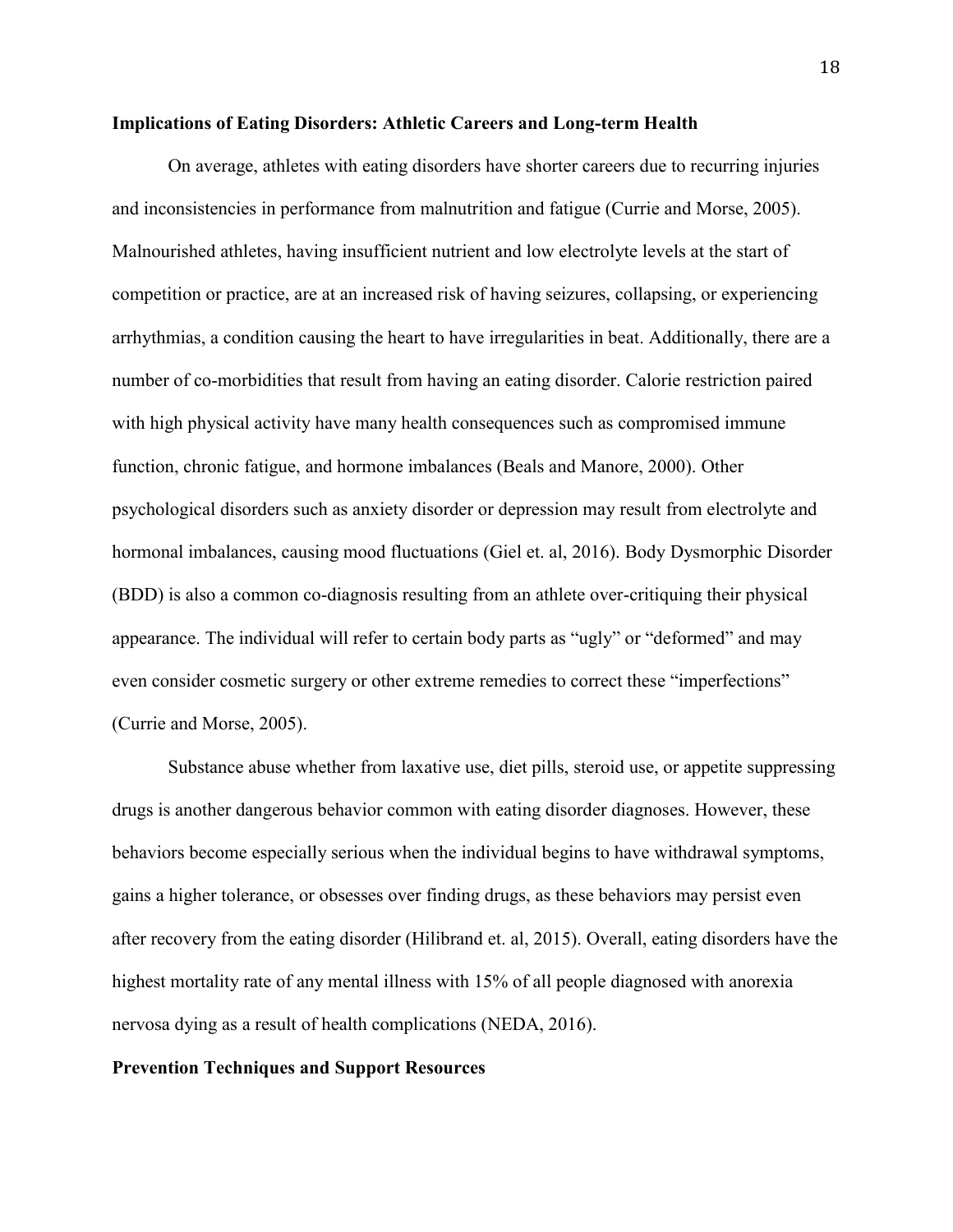Eating disorders are rampant in the United States. There are approximately 30 million eating disorder diagnoses in the US, which is more than the prevalence of Alzheimer's, schizophrenia, and autism combined (NIH, 2016). In 2015 however, the National Institute of Health (NIH) supported an average of 346 million dollars in research funds for each of these other diseases, compared to 31 million dollars allocated to eating disorder research (NIH, 2016). This shocking statistic suggests that the severity of eating disorders is not well understood. Yet, there are several non-profit organizations working to improve understanding. The National Eating Disorders Association's website is replete with handouts, screening tools, resources for parents and coaches, as well as information regarding speakers in various cities and other events hosted by NEDA. Additionally, a peace movement named "Health at Every Size" which "acknowledges that good health can best be realized independent from considerations of size" and includes an online community that supports feeling healthy rather than focusing on numbers like pant size or weight (Bacon, 2014). Additionally, the National Collegiate Athletic Association's public website (NCAA.org) contains a multitude of sources regarding nutrition, information about athlete mental health, and tips for healthy weight-loss strategies. Lastly, sports nutrition textbooks for collegiate classes are becoming much more diligent about including sections on eating disorders and dispelling commonly believed food myths (Currie and Morse, 2005).

#### **Advice from Recovered Current and Former Athletes**

Testimonials or mentoring from a fellow athlete who has suffered and recovered from an eating disorder, combined with consulting a psychologist, doctor, or nutritionist, could be significantly impactful, as it would make the experience and implications of the disease more tangible. In a 2012 study Professor Jessyca Arthur-Cameselle of Manhattanville College and Dr.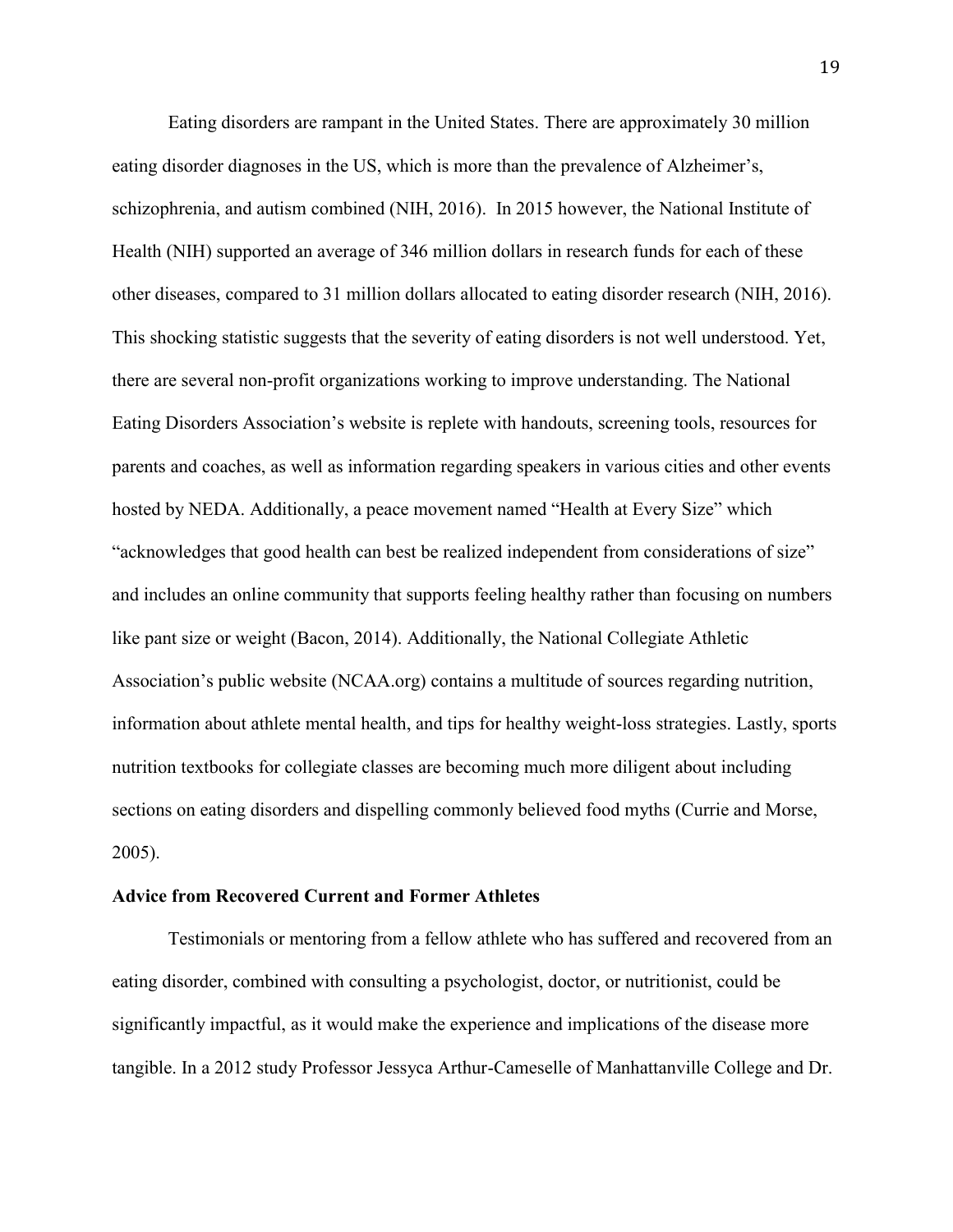Amy Baltzell of Boston University interviewed 16 current or former collegiate female athletes who were clinically diagnosed with anorexia, bulimia, or EDNOS and successfully recovered. The participants were asked about advice they would give coaches and parents on how to better prevent eating disorders and help facilitate recovery. The majority of participants emphasized the necessity of education and also that coaches should continually emphasize proper nutrition. After games and practices, in addition to advising a good night's rest and hydrating, the respondents said that coaches should also emphasize the importance of eating a good meal (Arthur-Cameselle and Baltzell, 2012). They also said that knowing how to talk to athletes about training habits and appropriate weight ranges is an essential skill.

The Aurthur-Cameselle and Baltzell (2012) study also revealed that parental education is key since it will improve communication and support. Many of the respondents advised that a parent helps best when providing emotional support and not trying to force the athlete into any kind of intensive recovery program. While it is certainly appropriate to offer the option of an outpatient recovery program, the respondents felt that more general parental support was particularly important (Arthur-Cameselle and Baltzell, 2012).

The respondents also provided advice for fellow athletes that are suffering. They suggested that those affected should examine their triggers and that they not shy away from seeking emotional support from close friends and family members. They also emphasized the importance of doing things that make one happy. An essential part of recovery is spending time with friends, loved ones, pets, or simply engaging in activities that minimize triggers and take the focus off the disordered thoughts. Lastly, the respondents advised that the key to recovery is believing recovery is possible. One misunderstood concept about eating disorders is the notion that forcing a person into therapy or recovery programs will solve the problem. However,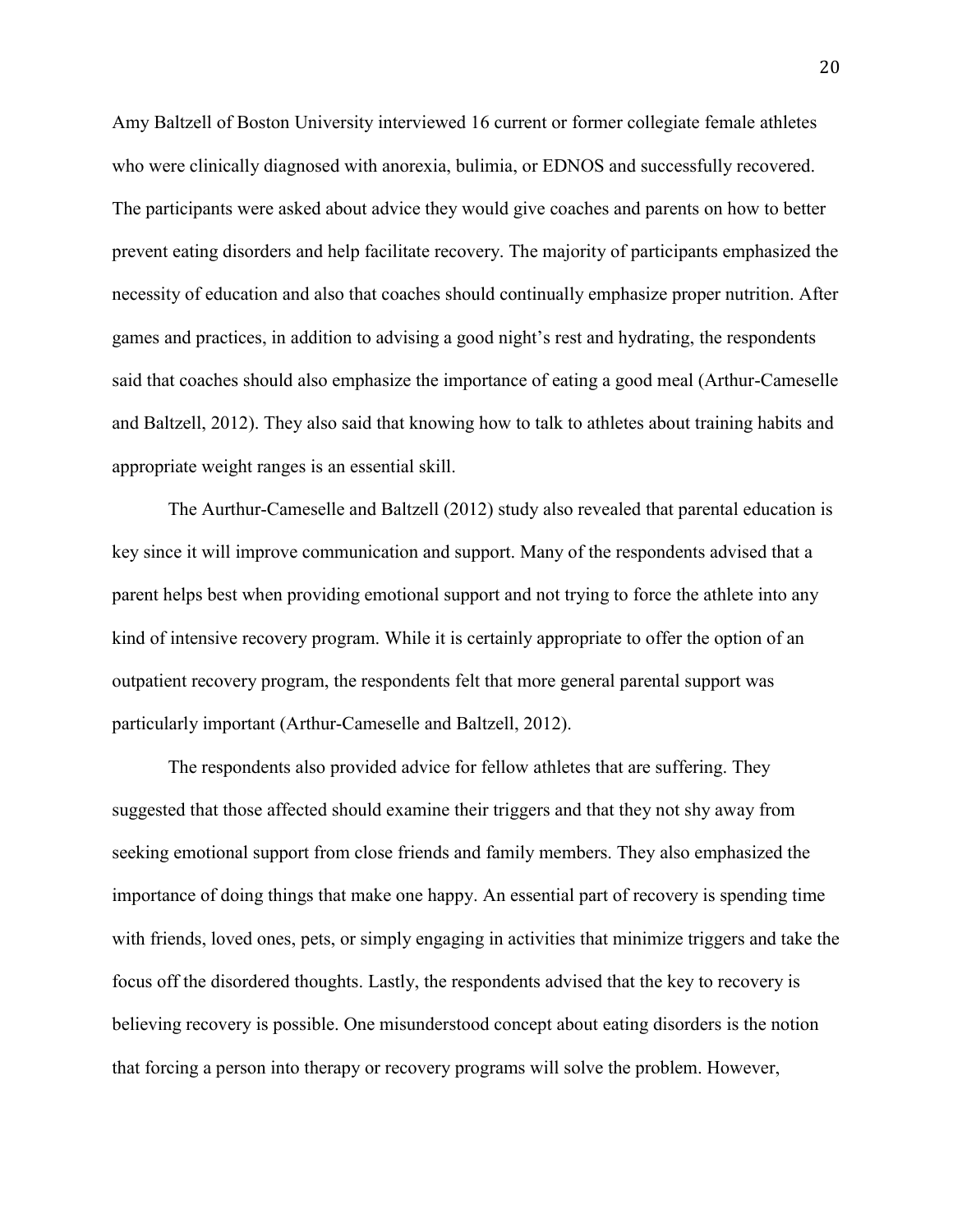recovery is only achieved when the desire to be healthy comes from the athlete, as s/he ultimately decides whether or not recovery will happen. Focusing on the rewards of recovery, such as better athletic performance, more energy, and happiness, as well as improving one's relationship with food, can encourage the return of a healthy lifestyle.

#### **Conclusion: Facilitating recovery and potential solutions**

Diagnosing eating disorders in athletes is particularly tricky, as there is a fine line between being meticulous about dietary intake and intentionally depriving oneself of fuel. Athletes are particularly susceptible to eating disorders, and because of the stress already imposed on their bodies, the ramifications of an eating disordered athlete can be catastrophic not only for one's athletic career, but also for long-term physical and mental wellbeing. As indicated by the data gathered in my study, there is a disparity between the number of coaches who believe eating disorders are a problem in athletics and the number of coaches who noted experiencing their athletes engage in behaviors consistent with eating disorders. Additionally, my data suggest that coaches are not required to undergo nutritional education nor education regarding athlete mental health. Also, there does not seem to be a standard requirement for a pre-season health assessment of dietary intake and habits. For these reasons, there must be a greater emphasis on coaches and athletic programs to recognize the risk factors of their respective sports, become educated on prevention techniques, and understand how to facilitate and encourage recovery for a struggling athlete.

On recommendations, I would argue that conducting an eating disorder screening/questionnaire as part of pre-season or pre-competition evaluation should be required. Additionally, education regarding early detection of warning signs such as eating alone, visiting the bathroom right after meals, weighing oneself often, laxative use, and calorie counting will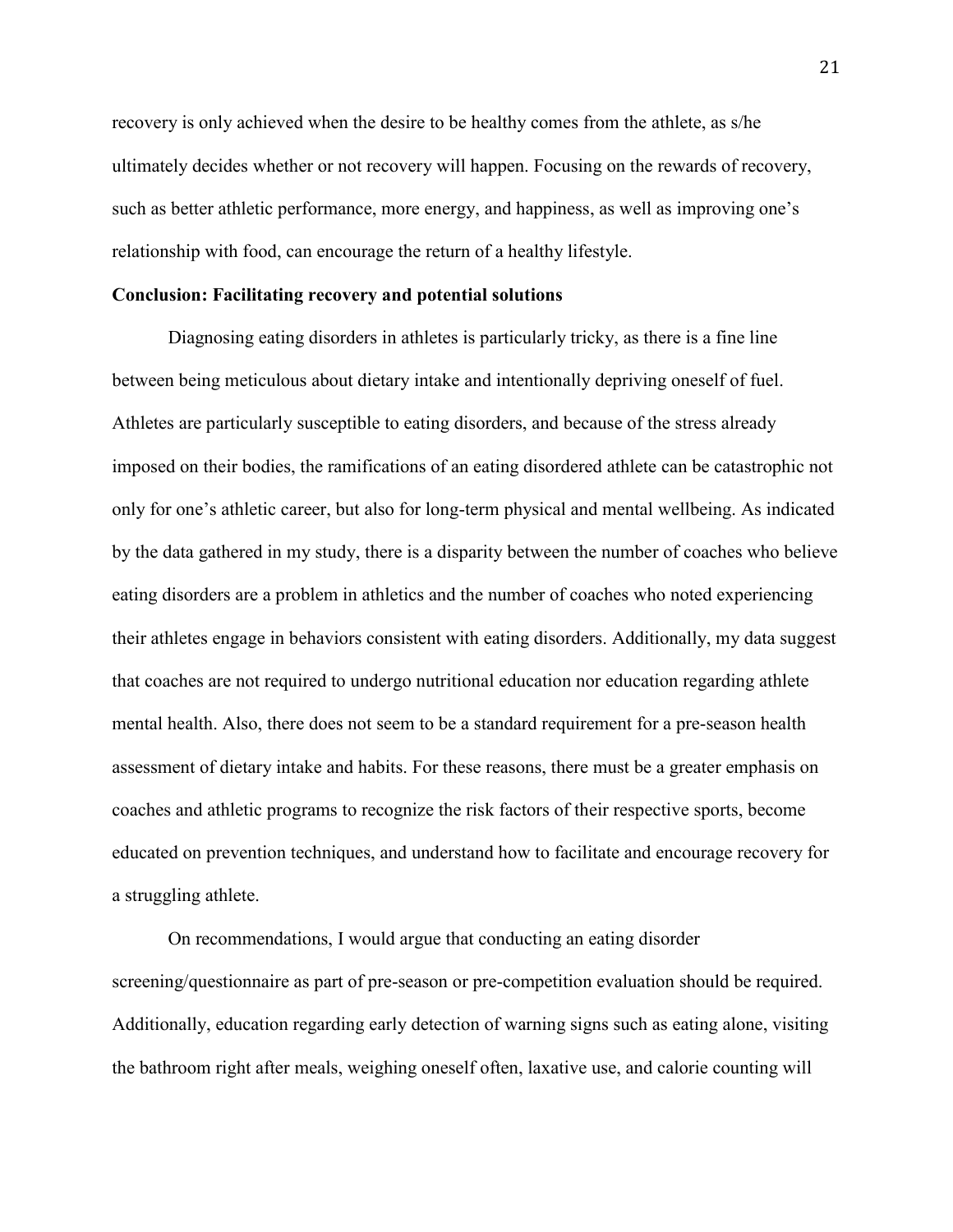help coaches and team physicians detect eating disorder behaviors. Awareness of these factors is important for coaches and other professionals working with athletes so that a more timely identification of the problem is possible, as there is a strong correlation between the severity of eating disorders and the duration of recovery. This means, the earlier an eating disorder is detected, the quicker the recovery process usually occurs (Beals and Manore, 2000). This early detection, assuming proper counseling and supportive measures follow, will hopefully prevent an athlete from missing out on competitions due to injuries or weakness. It can also impede the onset of conditions like amenorrhea and osteoporosis that, if were to persist over a long period of time, would otherwise have detrimental long-term effects.

There are also multiple actions coaches can take throughout the season as preventive measures. Most importantly, coaches should get to know their athletes outside the context of competition. This can be accomplished through team bonding activities or one-on-one check-in meetings throughout the season. These simple, yet impactful connections allow athletes to recognize that the coach does not just solely value them for their performance, but additionally, they see the athlete as a whole person. In the event that an individual has an off day during practice or a competition, he or she will be assured that the coach does not think any less of them. In addition, knowing that coaches value their mental wellbeing will reassure athletes that their coaches are fully invested in their success as it relates to each individual being satisfied with his or her performance.

If an eating disorder diagnosis is made, a physician should evaluate the athlete to ensure their health has not been compromised. If such a diagnosis is made and an athlete must abstain from strenuous physical activity, he or she should seek professional therapeutic support to aid with the emotional trauma often associated with missing competition. Athletes, regardless of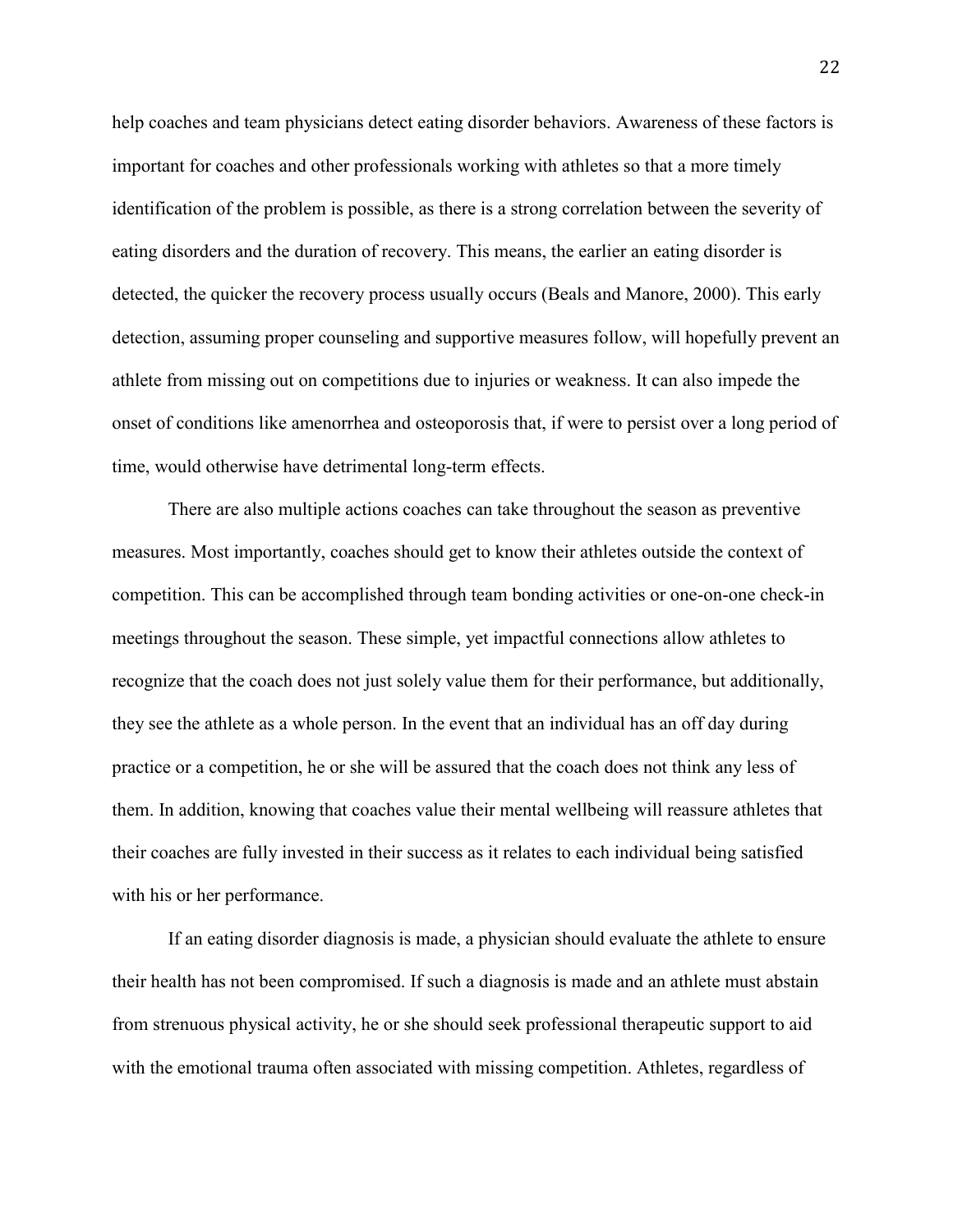whether or not they are prohibited from competition, should also consult with a nutritionist to devise a plan for adequate nourishment. They should be educated about the nutritional role of certain foods, promoting a healthy relationship with food (Currie and Morse, 2005). Furthermore, therapy sessions where coaches and/or parents are present can be very beneficial, as this can improve understanding of not only the physical symptoms of an eating disorder, but also how these symptoms and their repercussions can affect the athlete emotionally.

People with eating disorders often struggle alone. Open communication with coaches and trusted teammates is critical in the creation and maintenance of a strong support system. However, this step should be taken with caution, as eating disorders are not well understood, and often, people do not know how to most effectively offer support. This is why all athletes should have, at the very least, a basic education about eating disorders as well as knowledge of ways in which they can support a struggling teammate (Joy and Nattiv, 2016). Ultimately, however, sports cannot be blamed for the development of eating disorders. There are also often underlying, pre-existing vulnerability factors, such as body insecurities, which are then manifested by sportspecific factors, like the requirement of tight clothing. This is why it is imperative that these potentially problematic aspects of the sporting environment are understood and properly managed by coaches and athletic organization more broadly.

Regrettably, there is no single solution or strategy that will raise awareness and help prevent the onset of eating disorders in athletes. Awareness and prevention requires many initiatives from various groups of people collaboratively making a difference over time. These efforts include perhaps a reform in the NCAA's health and education requirements, coaches and parents taking initiative to actively educate themselves, students being educated about eating disorders in health classes from an early age, and athletes promoting healthy training habits to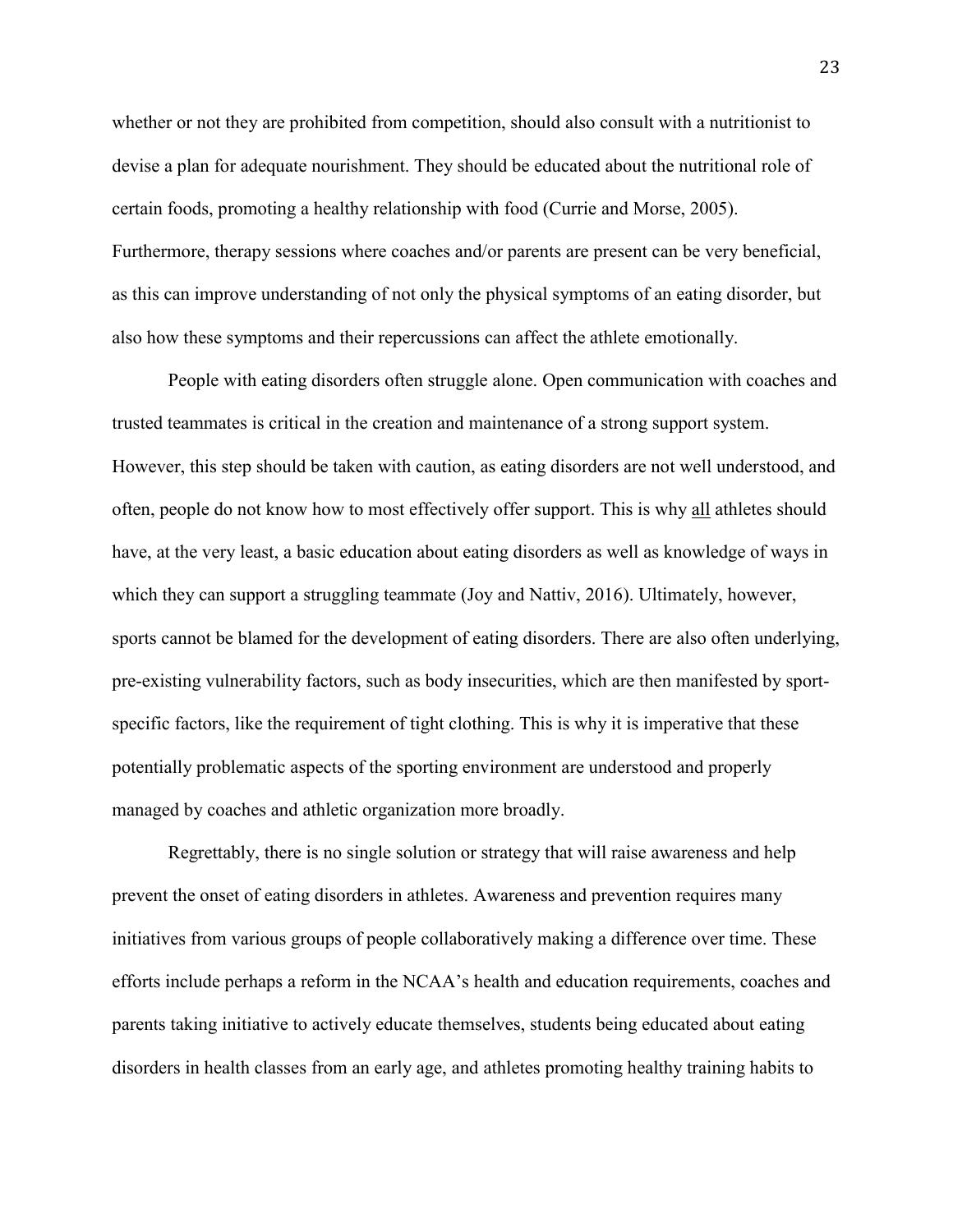other athletes. Like all other social change, these shifts require time. Current athletes must actively begin to teach these new perspectives about bodies and healthy training behaviors to subsequent generations for these positive, healthier mindsets to eventually become mainstream in athletic culture.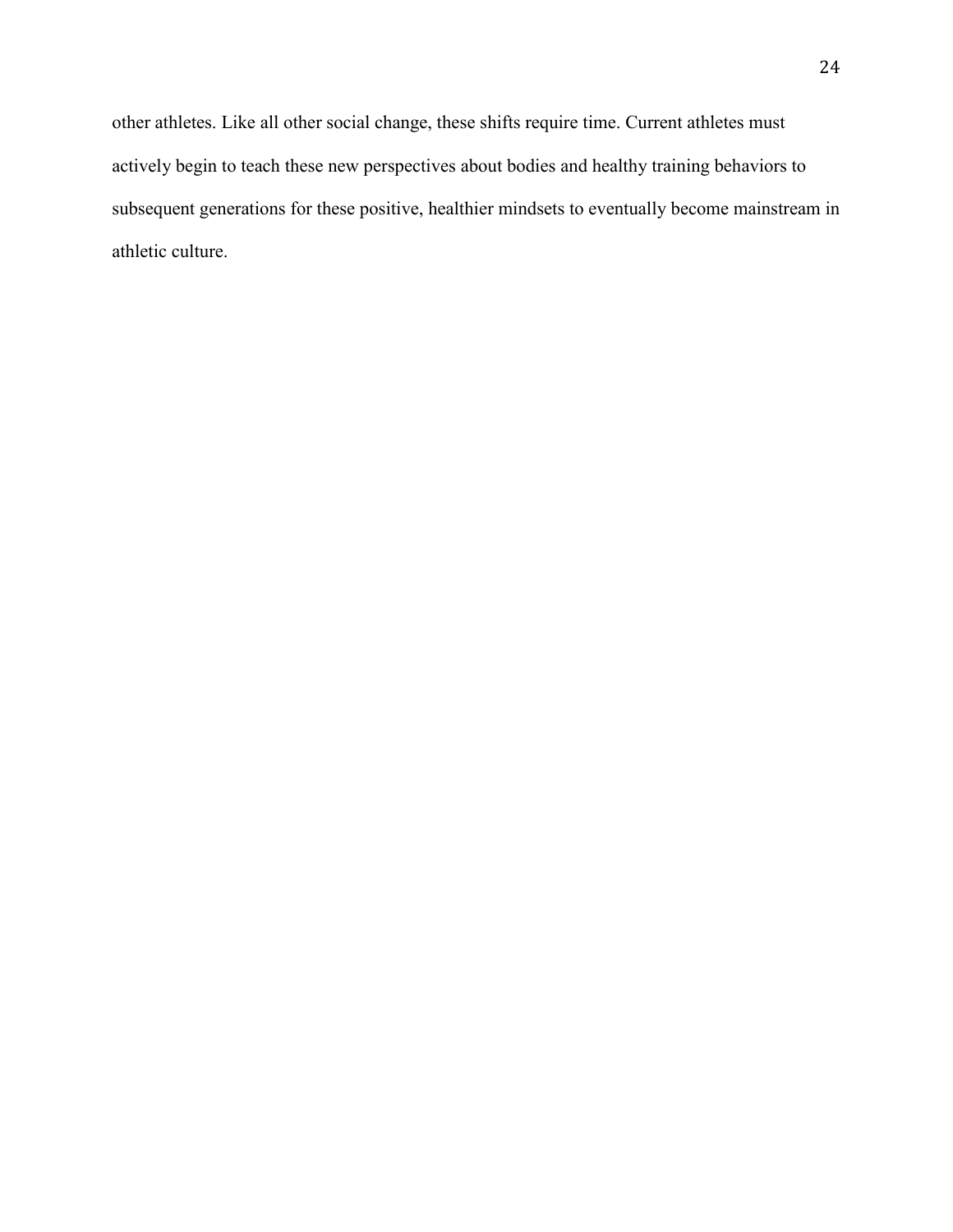#### Appendix A

#### Figures and Data Tables

| <b>Athletes</b>                          | n    | Anorexia<br>nervosa | <b>Bulimia</b><br>nervosa | <b>EDNOS</b><br>and AA | Total (%)  |
|------------------------------------------|------|---------------------|---------------------------|------------------------|------------|
| male                                     | 687  | 0                   | 17                        | 38                     | 55(7.7)    |
| female                                   | 572  | 11                  | 36                        | 68                     | 115 (20.1) |
| % of cases who are male                  | 32.4 |                     |                           |                        |            |
| % of cases who have anorexia<br>Controls | 6.5  |                     |                           |                        |            |
| male                                     | 629  |                     |                           |                        | 3(0.5)     |
| female                                   | 574  |                     | 17                        | 34                     | 52 (9)     |
| % of cases who are male                  | 5.4  |                     |                           |                        |            |
| % of cases who have anorexia             | 3.6  |                     |                           |                        |            |

Data from Sundgot-Borgen J, Torstveit MK. Clin J Sport Med 2004;14(1):25-31.

**Table 1:** This is a summary of Sundgot-Borgen and Torstveit's data. For their study, 1,620 Norwegian male and female athletes and 1,696 control subjects took an initial eating disorder screening questionnaire. Of those initially surveyed, 74 percent completed the study by subsequently participating in a clinical interview. This interview served to validate the behaviors reported on the questionnaires. No statistical software was used to analyze the data. Their findings show that male and female athletes demonstrate a higher occurrence of eating disorders than nonathletes (Sundgot-Borgen, and Torstveit, 2004).

**Table 2:** Coach/athlete gender breakdown of respondents

| <b>Gender of coach</b> | <b>Coach Males</b> | <b>Coach Females</b> | Coach both |  |
|------------------------|--------------------|----------------------|------------|--|
| Males:                 |                    |                      |            |  |
| Females:               | -                  |                      | $\sim$     |  |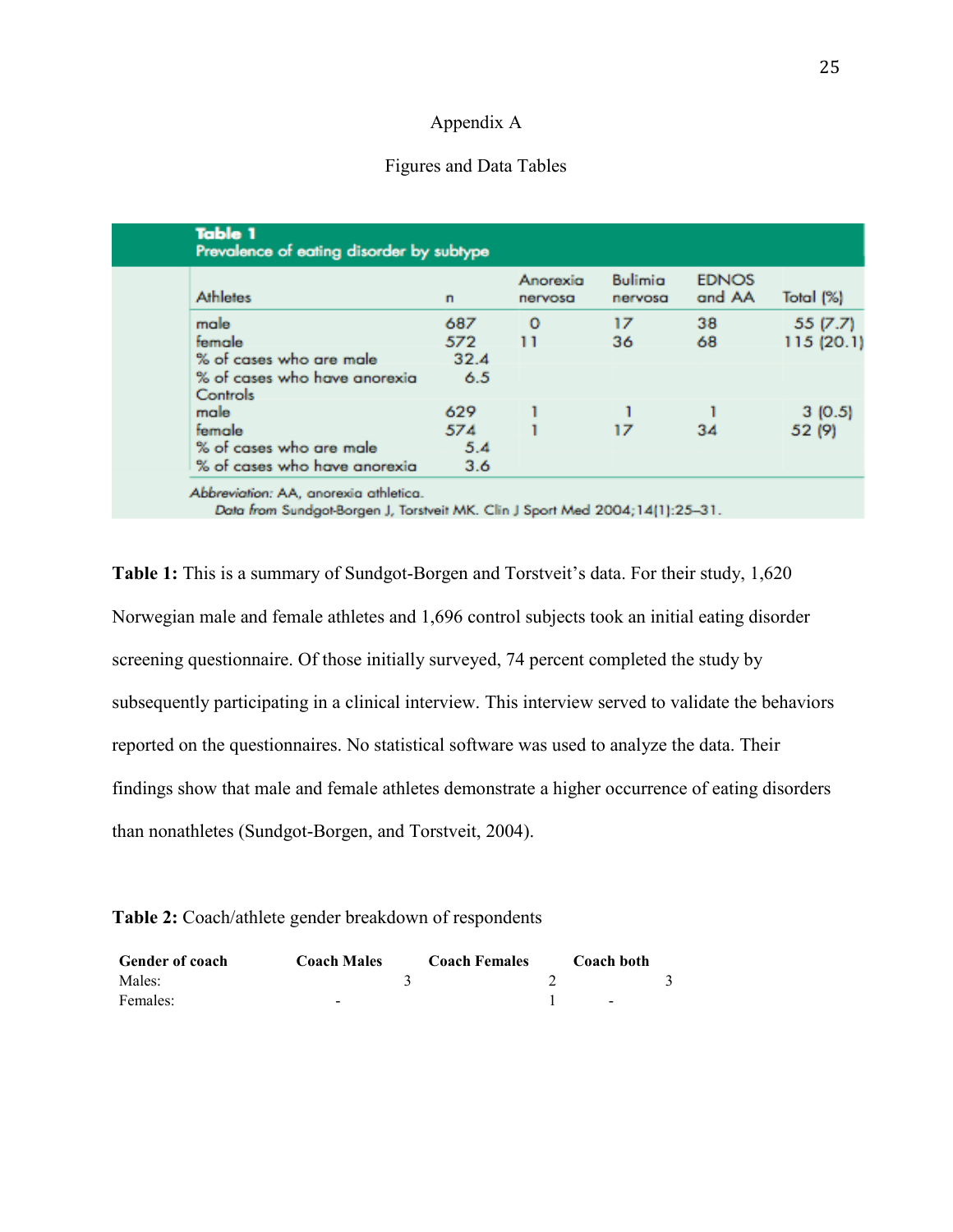## Appendix B

## D1 Coaches Survey

- Q1 What is your gender?
- O Male
- O Female
- O Transgender
- O Other
- Prefer not to answer
- Q2 What is/are the gender(s) of the athletes you coach?
- O Male
- O Female
- Both males and females
- O Prefer not to answer

Q3 How long have you been a coach at the collegiate level?

- $\overline{O}$  0-5 years
- $\overline{O}$  6-10 years
- $Q$  11-20 years
- $Q$  20+ years
- O Prefer not to answer

Q4 Which of the following best describe the nature of your sport (choose ALL that apply)

- $\Box$  Team sport
- $\Box$  Individual sport
- $\Box$  Both team and individual components
- $\Box$  Primarily sprint-related exertion
- $\Box$  Primarily endurance-related exertion
- $\Box$  Equal amounts of sprint and endurance-related exertion
- $\Box$  Prefer not to answer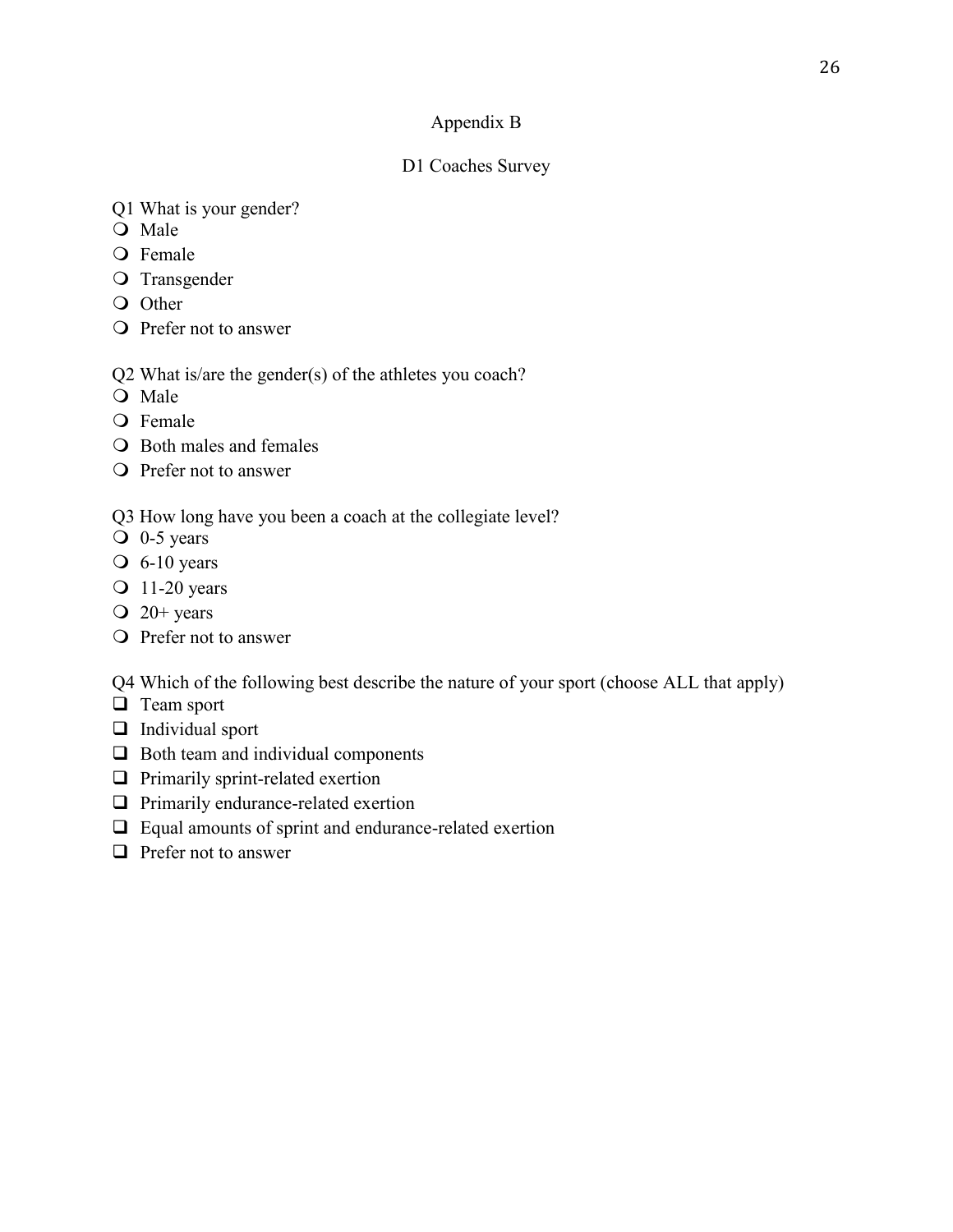- Q5 What personality traits apply to your BEST athletes (choose 3)
- Dedicated
- **Q** Compliant
- $\Box$  Perfectionistic
- Detail-oriented
- $\Box$  Serious
- **Q** Motivated
- $\Box$  Perceptive
- **Q** Tough
- $\Box$  Prefer not to answer

Q6 Do your athletes complete a pre-season health screening

- Yes
- O No
- O Not sure
- Prefer not to answer

Q7 If applicable, does this pre-season health screening include an assessment of eating habits/behaviors

- Yes
- O No
- O Not sure
- $O N/A$
- Prefer not to answer

Q8 During your coaching career, how often have you experienced/seen/heard of an athlete do the following?

|                                                                                   | Never      | Rarely | Sometimes  | Often      | Prefer<br>not to<br>answer | $2 - 3$<br>Times a<br>Week | Daily            |
|-----------------------------------------------------------------------------------|------------|--------|------------|------------|----------------------------|----------------------------|------------------|
| Intentional<br>restriction of<br>calories/dieting                                 | $\bigcirc$ | ∩      | $\bigcirc$ | $\bigcirc$ | $\bigcirc$                 | $\bigcirc$                 | $\Omega$         |
| Compare<br>weights/clothes<br>sizes/strength                                      | ∩          | ⌒      | ∩          | ∩          | ∩                          | ∩                          | Ω                |
| Say something<br>negative about<br>another<br>athlete's<br>physical<br>appearance | $\bigcirc$ | ∩      | ∩          | O          | ∩                          | ∩                          | $\left( \right)$ |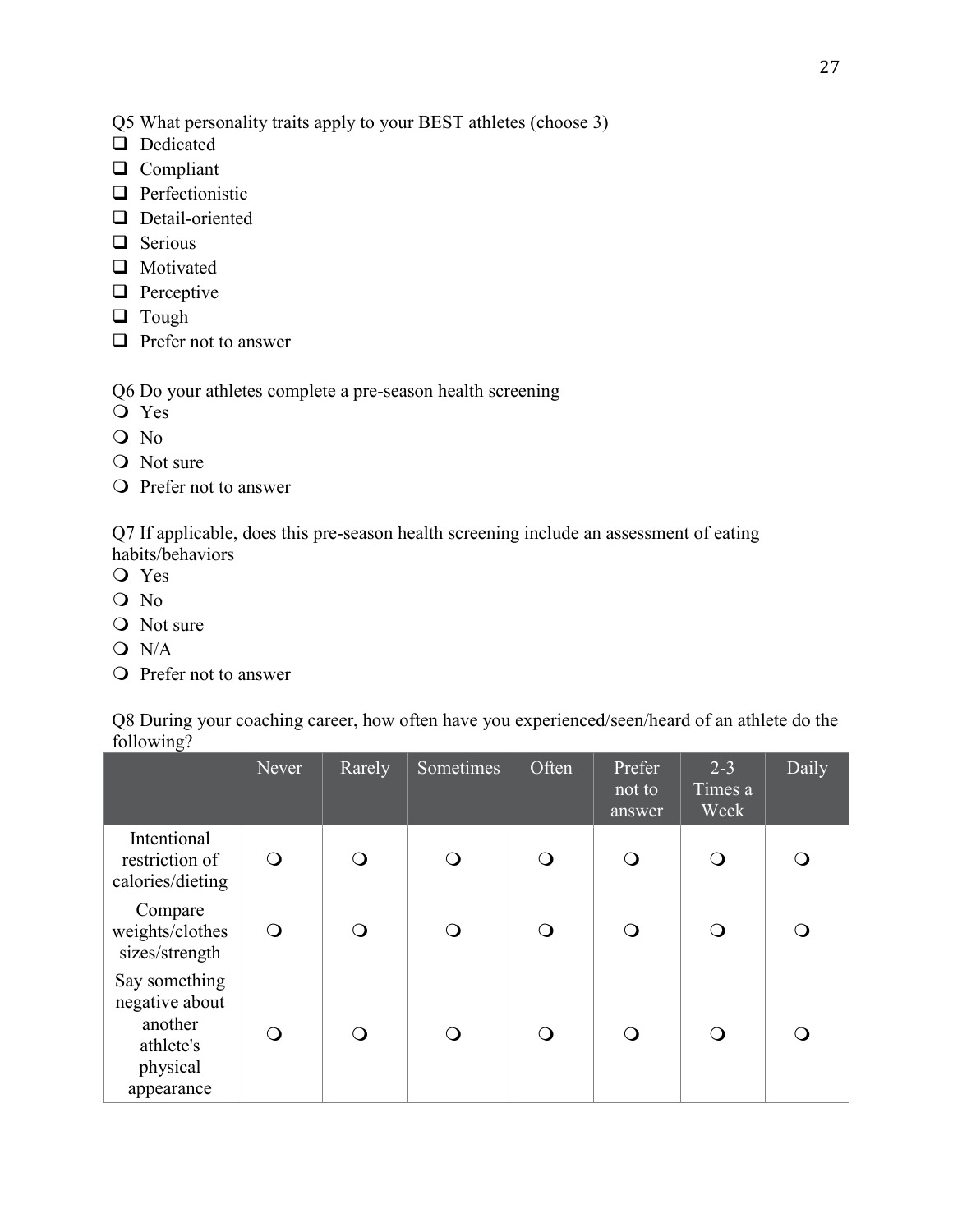| Say something<br>negative about<br>one's own<br>physical<br>appearance | $\bigcirc$ | $\Omega$ | $\Omega$       | $\bigcirc$ | ⌒        | $\mathsf{O}$ | ∩   |
|------------------------------------------------------------------------|------------|----------|----------------|------------|----------|--------------|-----|
| Make excuses<br>for not eating<br>at team<br>dinners,<br>events, etc.  | $\bigcirc$ | $\Omega$ | $\overline{O}$ | $\bigcirc$ | ∩        | $\Omega$     | ∩   |
| Calorie<br>counting                                                    | $\bigcirc$ | ∩        | $\overline{O}$ | $\bigcirc$ | $\Omega$ | ∩            | ∩   |
| Training<br>outside of<br>practice during<br>the season                | $\bigcirc$ | ∩        | $\Omega$       | $\bigcirc$ | ∩        | ∩            | ∩   |
| Refusal to eat<br>certain foods<br>such as fats or<br>carbohydrates    | $\bigcirc$ | $\Omega$ | $\Omega$       | $\bigcirc$ | ∩        | ∩            | ∩   |
| Dizziness,<br>fainting, or<br>general fatigue                          | $\bigcirc$ | ∩        | $\Omega$       | $\bigcirc$ |          | ∩            | ( ) |

Q9 To what extent do you believe eating disorders are a problem in athletics?

- Not at all
- O Probably not
- O Probably yes
- O Definitely
- O Prefer not to answer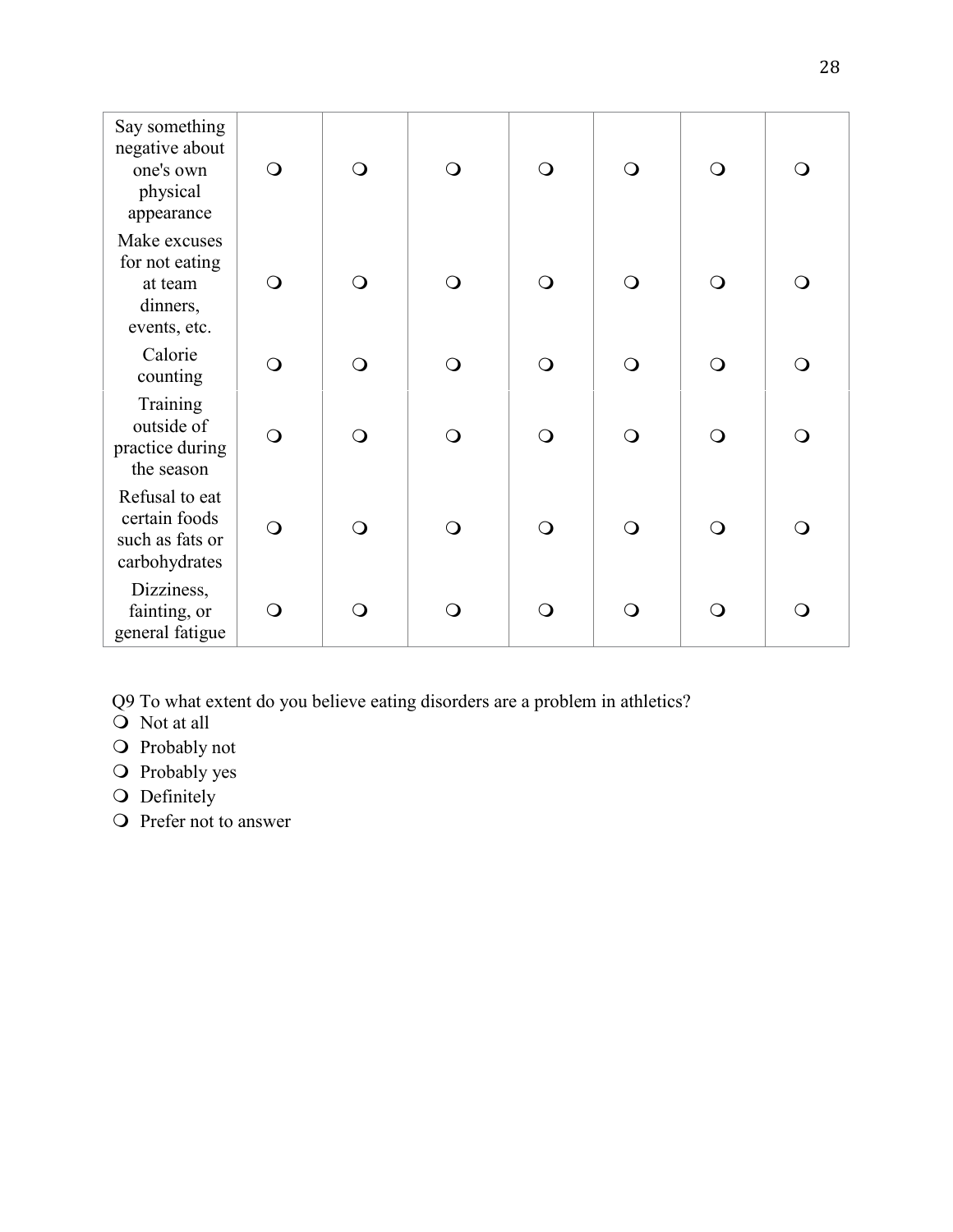Q10 What percentage of male athletes would you expect have eating disorders?

- Q None
- Q Less than 1%
- Q Less than 10%
- $\bigcirc$  Less than 20%
- Greater than 20%
- Prefer not to answer

Q11 What percentage of female athletes would you expect have eating disorders?

- O None
- Q Less than  $1\%$
- $\bigcirc$  Less than 10%
- $\bigcirc$  Less than 20%
- Greater than 20%
- Prefer not to answer

Q12 Have you ever coached someone you knew had a diagnosed eating disorder?

- Yes-once
- Yes-more than once
- O No
- O Prefer not to answer

Q13 If "yes" to the previous question, please indicate any actions you took

- □ I answered "no"
- $\Box$  I did not take action because it's not my place/responsibility
- $\Box$  I did not take action because I didn't want to be nosy/intrusive
- $\Box$  I did not take action because I didn't feel as if I could help in any way
- $\Box$  I did not take action for other reasons
- $\Box$  I talked to the athlete to let them know I would try to help in any way I could
- $\Box$  I talked to the athlete's parents to let them know I would try to help in any way I could
- $\Box$  I did something not listed
- $\Box$  Prefer not to answer

Q14 Have you ever coached someone you suspected had an eating disorder?

- Yes-once
- Yes-more than once
- O No
- Not sure/can't remember
- Prefer not to answer

Q15 If "yes" to the previous question, please indicate any actions you took

□ I answered "no"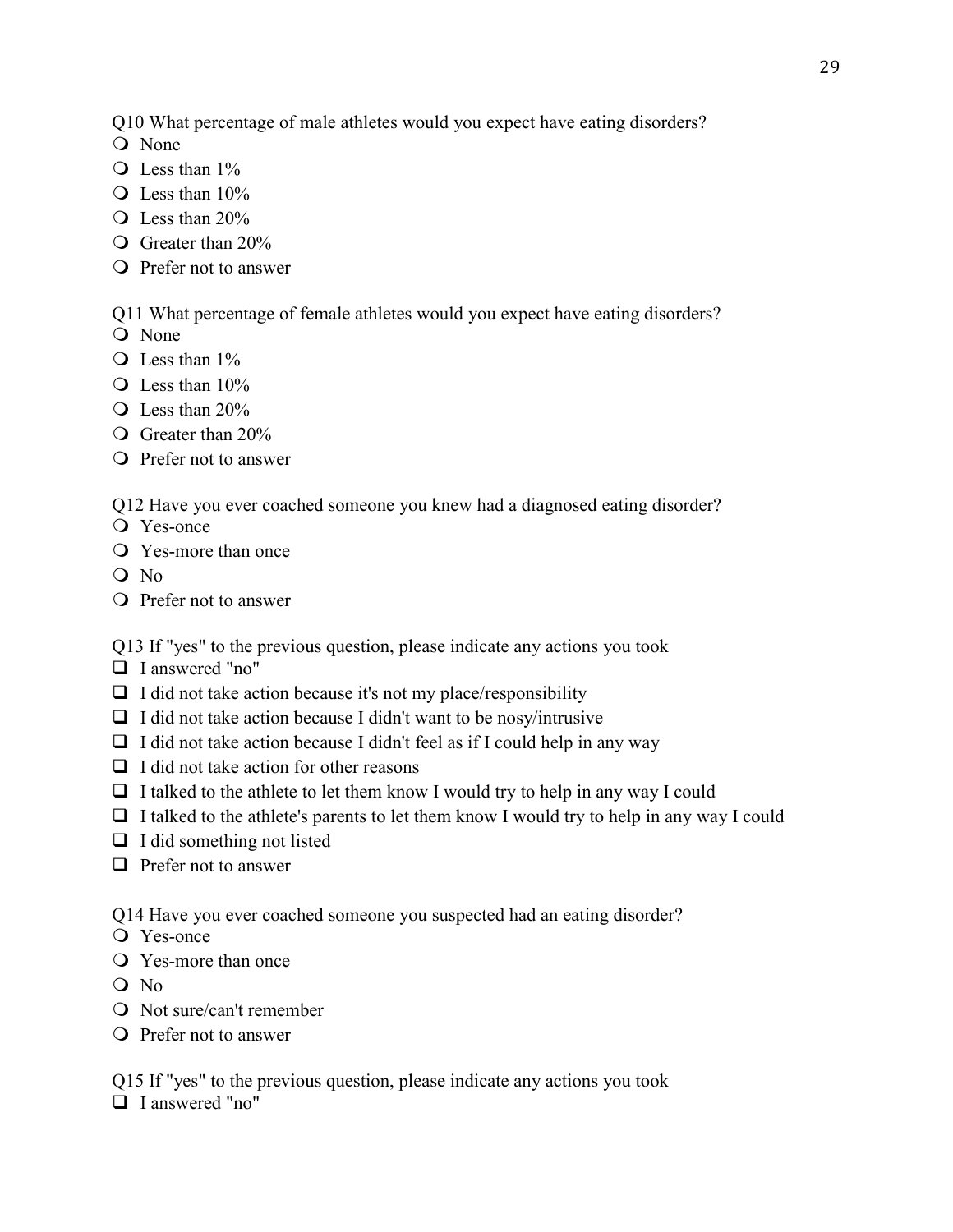- $\Box$  I did not take action because it's not my place/responsibility
- $\Box$  I did not take action because I didn't want to be nosy/intrusive
- $\Box$  I did not take action because I didn't feel as if I could help in any way
- $\Box$  I did not take action for other reasons
- $\Box$  I talked to the athlete him/herself
- $\Box$  I consulted with a fellow staff member on what to do
- $\Box$  I consulted one of the athlete's friends/teammates
- $\Box$  I did something not listed
- $\Box$  Prefer not to answer

Q16 Is there an idea body-type for your sport (i.e. is a certain body type usually indicative of success in your sport) and how would you describe this body type?

Q17 How do you emphasize the importance of nutrition to your athletes?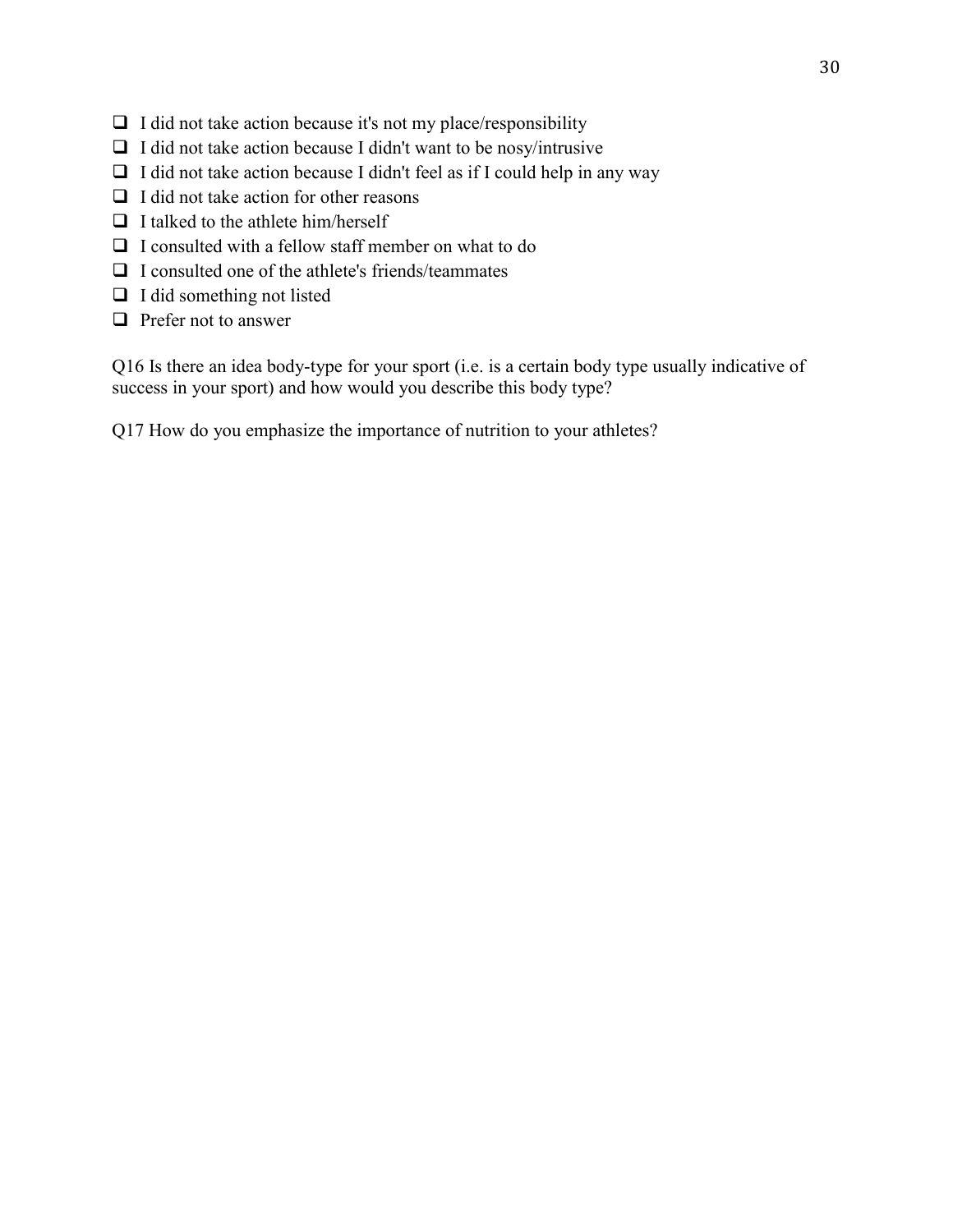#### References

Arthur-Cameselle, J. N., & and Baltzell, A (2012). Learning from Collegiate Athletes Who have Recovered from Eating Disorders: Advice to Coaches, Parents and Other Athletes with Eating Disorders. *Journal of Applied Sport Psychology,* 24. 1-9. [http://0](http://0-dx.doi.org.libraries.colorado.edu/10.1080/10413200.2011.572949) [dx.doi.org.libraries.colorado.edu/10.1080/10413200.2011.572949](http://0-dx.doi.org.libraries.colorado.edu/10.1080/10413200.2011.572949)

Bacon, L. (n.d.) Health at Every Size: The Surprising Truth about your Weight. *Health at Every Size.* Retrieved from http://haescommunity.com

Beals, K. A., & Manore, M. M. (2000). Behavioral, Psychological, and Physical Characteristics of Female Athletes with Subclinical Eating Disorders. *International Journal of Sport Nutrition and Exercise Metabolism,* 10. 128-143. Retrieved from http://0 search.proquest.com.libraries.colorado.edu/docview/41325705?accountid=14503

Bratland-Sanda, S., & Sundgot-Borgen, J. (2013). Eating Disorders in Athletes: Overview of Prevalence, Risk Factors, and Recommendations for Prevention and Treatment. *European Journal of Sport Science,* 13. 499-508. http://0 dx.doi.org.libraries.colorado.edu/10.1080/17461391.2012.740504

Currie, A., & Morse, E. D. (2005). Eating Disorders in Athletes: Managing the Risks. *Clinics in Sports Medicine,* 24. 871-883. http://0 dx.doi.org.libraries.colorado.edu/10.1016/j.csm.2005.05.005

DiPasquale, L. D. & Petrie, T. A. (2013). Prevalence of Disordered Eating: A Comparison of Male and Female Collegiate Athletes and Nonathletes. *Journal of Clinical Sport Psychology,* 7. 186-197. Retrieved from http://0 search.proquest.com.libraries.colorado.edu/docview/1466097860?accountid=14503

Giel, K. E., Hermann-Werner, A., Mayer, J., Diehl, K., Schneider, S., Thiel, A., & Zipfel, S. (2016). Eating Disorder Pathology in Elite Adolescent Athletes. *International Journal of Eating Disorders*.

<http://0-dx.doi.org.libraries.colorado.edu/10.1002/eat.22511>

Hilibrand, M. J., Hammoud, S., Bishop, M., Woods D., Fredrick, R. W., & Dodson, C. C. (2015). Common injuries and ailments of the female athlete; pathophysiology, treatment, and prevention. *The Physician and Sportsmedicine*, 43. 403-411. http://0 dx.doi.org.libraries.colorado.edu/10.1080/00913847.2015.1092856

Joy, E., Kussman, A., & Nattiv, A. (2016). 2016 update on eating disorders in athletes: A comprehensive narrative review with a focus on clinical assessment and management. *British Journal of Sports Medicine*, 50 154-162. Retrieved from http://0-search.proquest.com.libraries.colorado.edu/docview/1768569466?accountid=14503

National Eating Disorders Association*.* (2016). Retrieved from http://www.nationaleatingdisorders.org/general-information